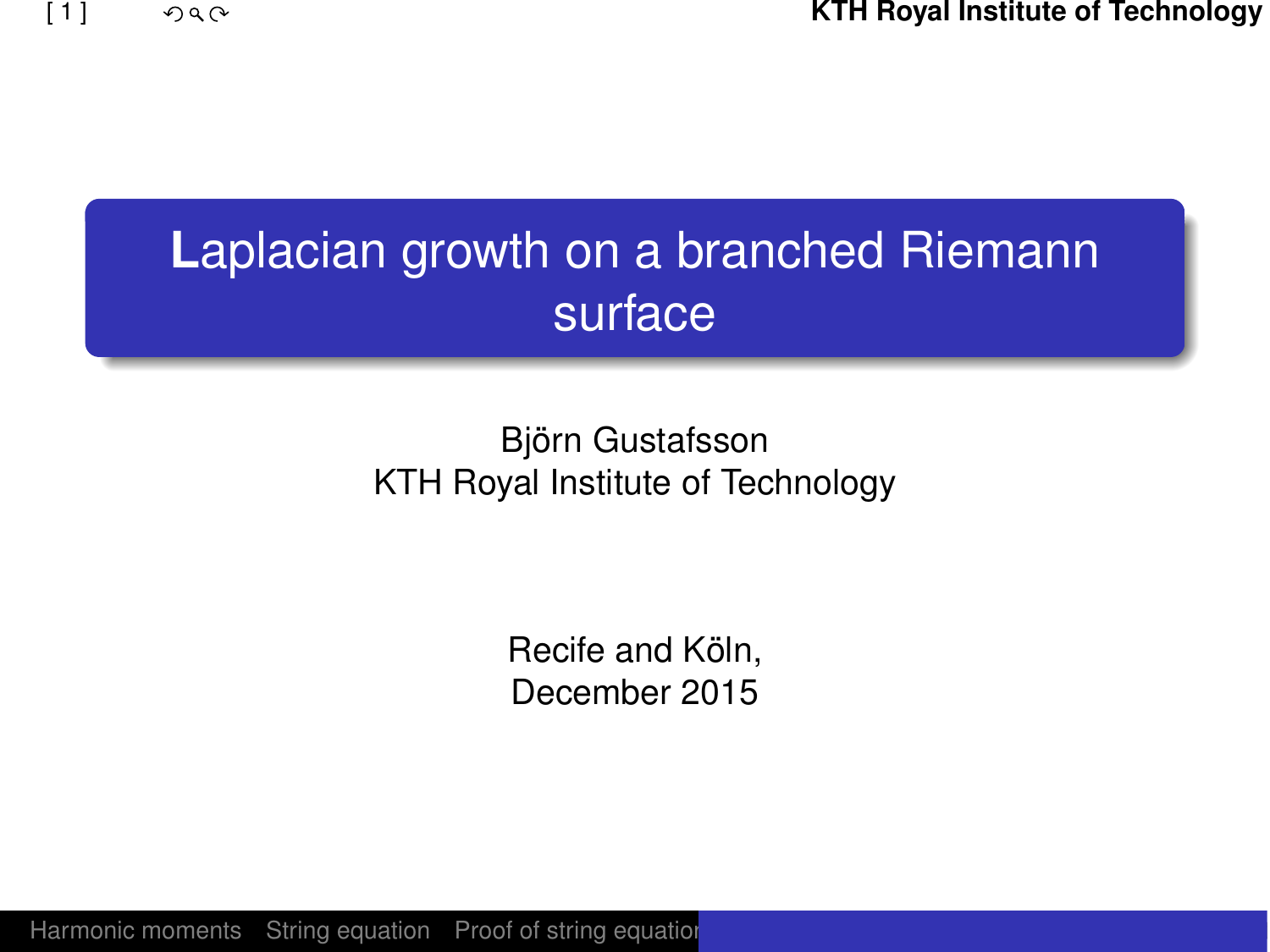### **Abstract**

Laplacian growth refers to domain evolution driven by harmonic gradients, for example the gradient of the Green's function with a fixed pole. It makes sense on Riemannian manifolds of arbitrary dimension. In the talk I will discuss a particular case when the manifold is a branched covering surface of the complex plane. There turn out to be unexpected couplings to topics in complex analysis, such as contractive zero divisors in Bergman space. The talk is based on joint work with Yu-Lin Lin.

**Abstract**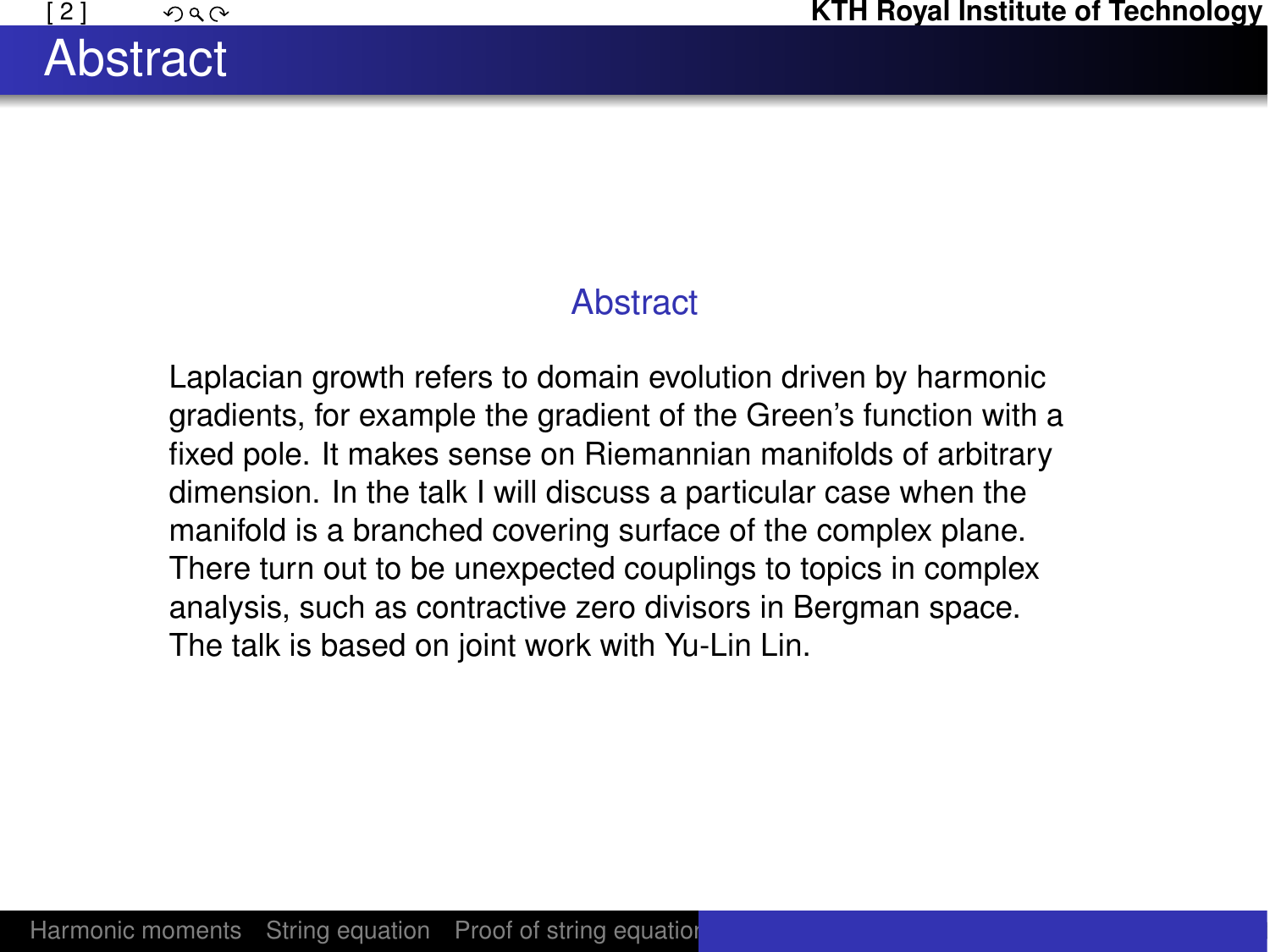## **Overview**

- [Harmonic moments](#page-3-0)
- <sup>2</sup> [String equation](#page-7-0)
- <sup>3</sup> [Proof of string equation](#page-8-0)
- [Laplacian growth](#page-10-0)
- [Non-univalent case](#page-12-0)
- [LG directional derivative](#page-15-0)
- **R** [Main result](#page-17-0)
- [Riemann surface of square root](#page-18-0)
- [Several evolutions of cardioid](#page-22-0)
- [The Huntingford example](#page-29-0)
- [Complex Hamiltonian](#page-31-0)
- **[Real Hamiltonian](#page-34-0)**
- <sup>13</sup> [Directional derivative](#page-36-0)
- [Integrability](#page-39-0)
- [End](#page-43-0)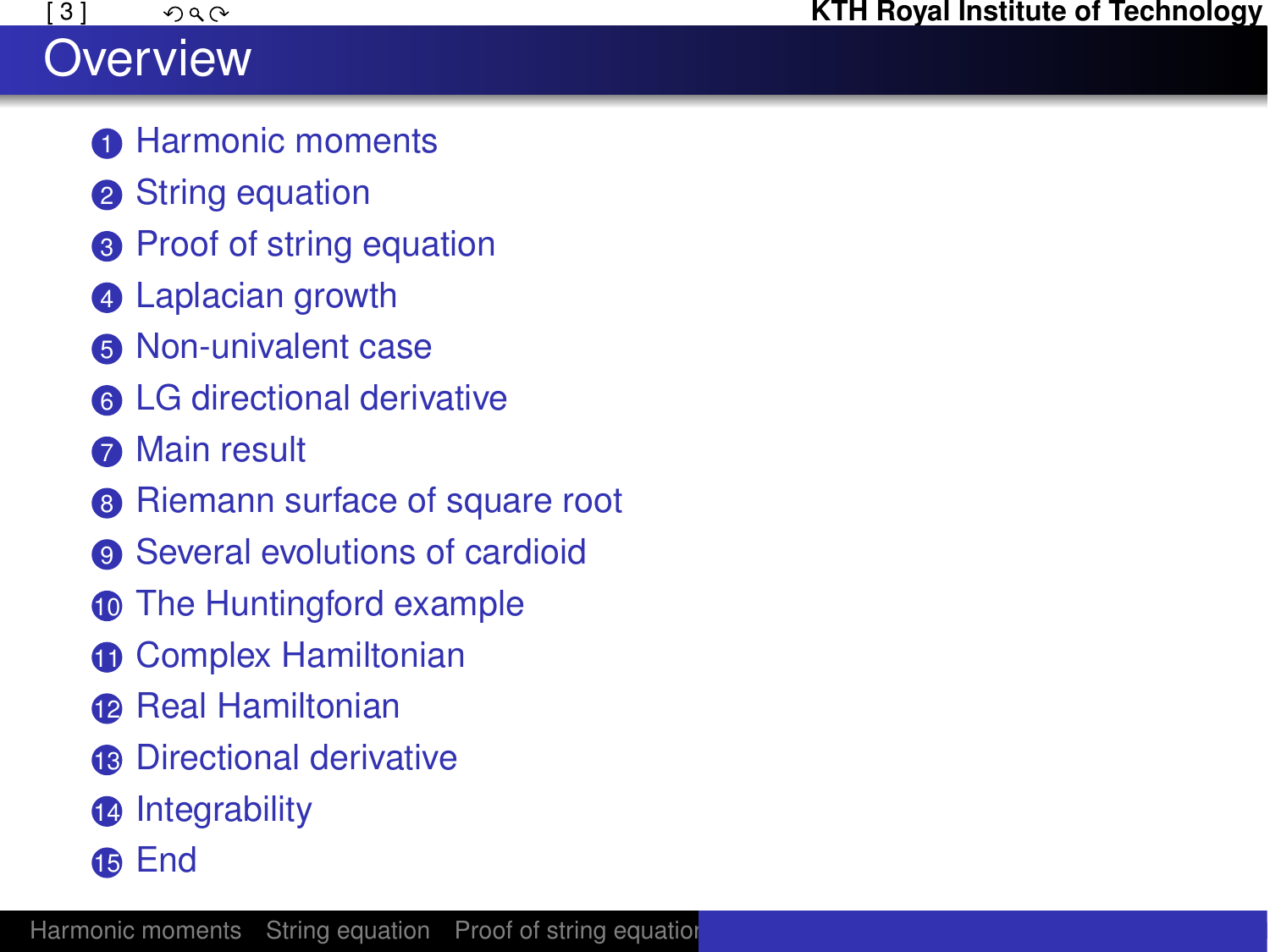# **Moments**

Let  $f : \mathbb{D} \to \Omega \subset \mathbb{C}$  be a normalized conformal map, say

$$
f(\zeta)=\sum_{n=0}^{\infty}a_n\zeta^{n+1} \quad (a_0>0, \ \limsup |a_n|^{1/n}<1).
$$

The **harmonic moments** of  $\Omega = f(\mathbb{D})$  are

$$
M_k = \frac{1}{\pi} \int_{\Omega} z^k dA(z) = \frac{1}{2\pi i} \int_{\partial \Omega} z^k \bar{z} dz =
$$

$$
= [f^*(\zeta) := \overline{f(1/\overline{\zeta})}] = \frac{1}{2\pi i} \int_{\partial \mathbb{D}} f(\zeta)^k f^*(\zeta) f'(\zeta) d\zeta =
$$
(1)

<span id="page-3-1"></span><span id="page-3-0"></span> $\mathbf{F} = \mathsf{Richardson's formula} = \sum_j (j_0 + 1)a_j \cdots a_{j_k} \overline{a}_{j_0 + \ldots + j_k + k}.$ 

Summation over all  $(i_0, ..., i_k)$  >  $(0, ..., 0)$ .

#### Remark

*By [\(1\)](#page-3-1), the moments*  $M_k$  *make sense for arbitrary analytic functions f (not necessarily univalent) on*  $\mathbb D$  *(or even*  $\partial \mathbb D$ *), and for arbitrary k*  $\in \mathbb Z$ *.*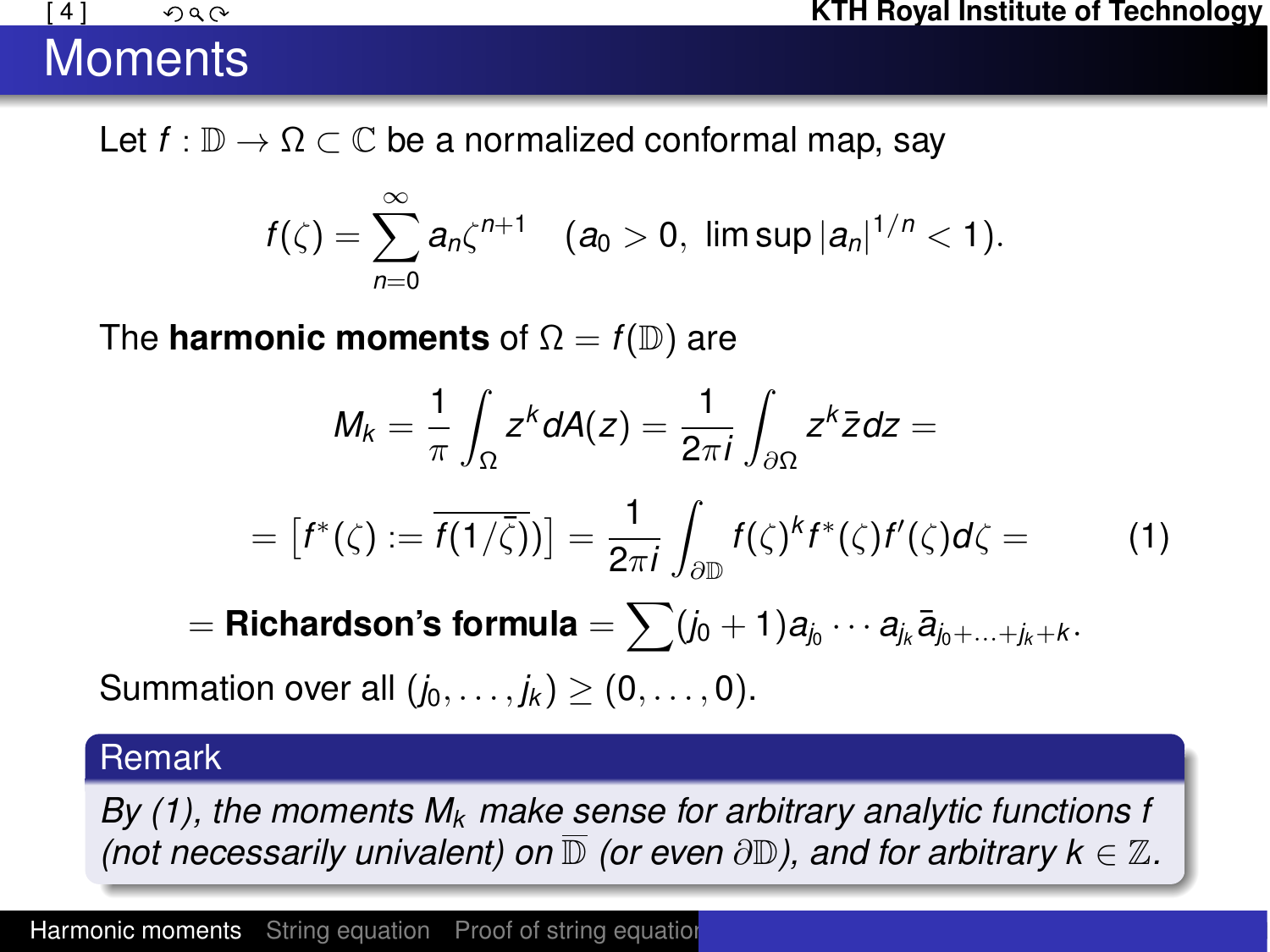### Moments, cont. I

Locally there are one-to-one correspondencies

$$
(a_0,a_1,a_2,\ldots, )\leftrightarrow \Omega \leftrightarrow (M_0,M_1,M_2,\ldots),
$$

so we can write

$$
f(\zeta)=f(\zeta;a_0,a_1,a_2,\dots)=f(\zeta;\Omega)=f(\zeta;M_0,M_1,M_2,\dots).
$$

**Clearly** 

$$
\frac{\partial f}{\partial \mathbf{a}_k} = \zeta^{k+1},
$$

but what is

$$
\frac{\partial f}{\partial M_k} \quad ??
$$

This, and many similar questions, have been answered in a beautiful way by **Mark Mineev-Weinstein, Paul Wiegmann, Anton Zabrodin** and others in series of papers on integrability of the Dirichlet problem.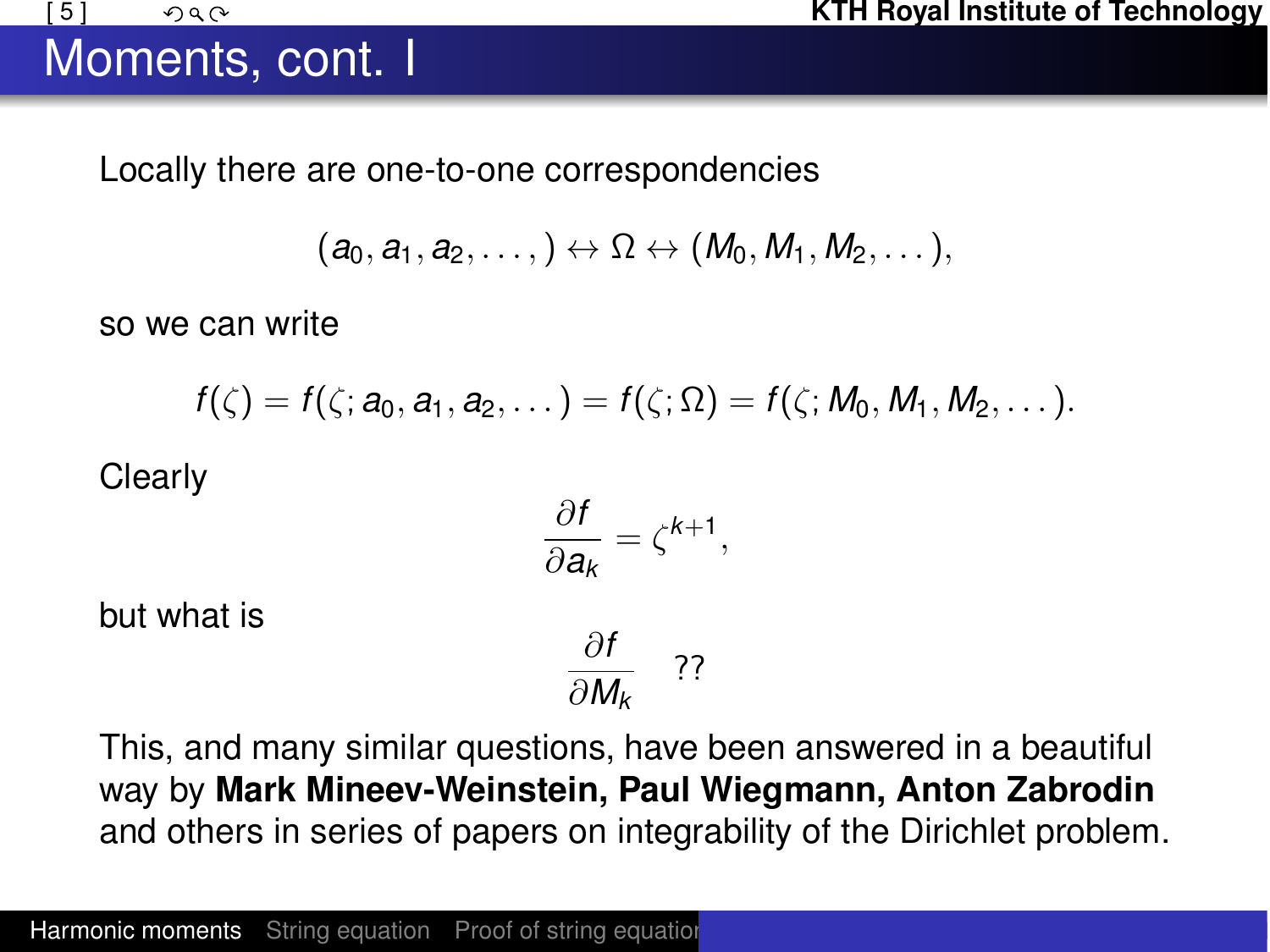### Moments, cont. II

To exhibit analytic dependence (for degree 3 polynomials):

$$
f(\zeta; \Omega) = a_0 \zeta + a_1 \zeta^2 + a_2 \zeta^3,
$$
  
\n
$$
(\bar{a}_2, \bar{a}_1, a_0, a_1, a_2) \leftrightarrow \Omega \leftrightarrow (\bar{M}_2, \bar{M}_1, M_0, M_1, M_2).
$$
  
\n
$$
\begin{cases}\nM_0 = a_0^2 + 2a_1 \bar{a}_1 + 3a_2 \bar{a}_2, \\
M_1 = a_0^2 \bar{a}_1 + 3a_0 a_1 \bar{a}_2, \\
M_2 = a_0^3 \bar{a}_2.\n\end{cases}
$$

Even in the case of degree 2 polynomials with real coefficients,

$$
\begin{cases} M_0 = a_0^2 + 2a_1^2, \\ M_1 = a_0^2a_1, \end{cases}
$$

the system is not explicitly invertible (without solving a third degree algebraic equation). If  $2M_0^3 > 27|M_1|^2$  there are two solutions  $(a_0, a_1)$ of the above system, one of which makes *f* univalent.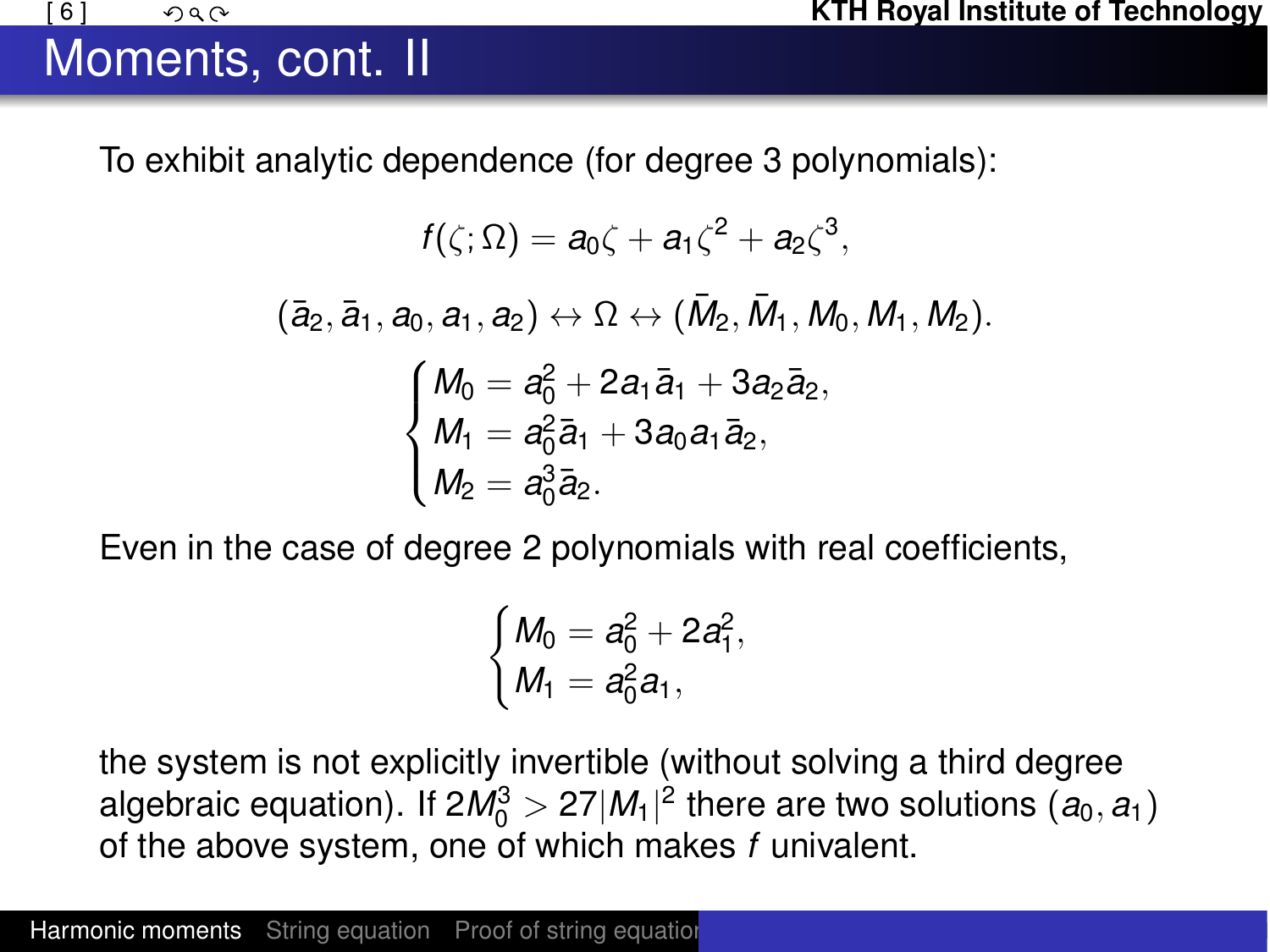In view of the above, it was a remarkable achievement by **O. Kuznetsova** and **V. Tkachev** to find, in the general polynomial case, an explicit formula for the Jacobi determinant of the system in terms of the **meromorphic resultant**  $\text{Res}\left(f',f'^{*}\right)$  between  $f'$  and  $f'^{*}$ :

Theorem (Kuznetsova, Tkachev, 2004/2005)

$$
\frac{\partial(\bar{M}_n,\ldots,M_0,\ldots,M_n)}{\partial(\bar{a}_n,\ldots,a_0,\ldots,a_n)}=2a_0^{2n+1}\mathrm{Res}\,(f',f'^*)
$$

A version of this a formula was conjectured by **C. Ullemar** in 1981.

The resultant Res (*f'* , *f'*\*) can be defined as the multiplicative action of  $f^{\prime\ast}$  on the divisor of *f*. It vanishes if and only if  $f'$  and  $f^{\prime\ast}$  have a common zero, i.e., if and only if  $f'$  has a zero on  $\partial \mathbb{D}$  or a pair of zeros which are reflections of each other with respect to  $\partial \mathbb{D}$ .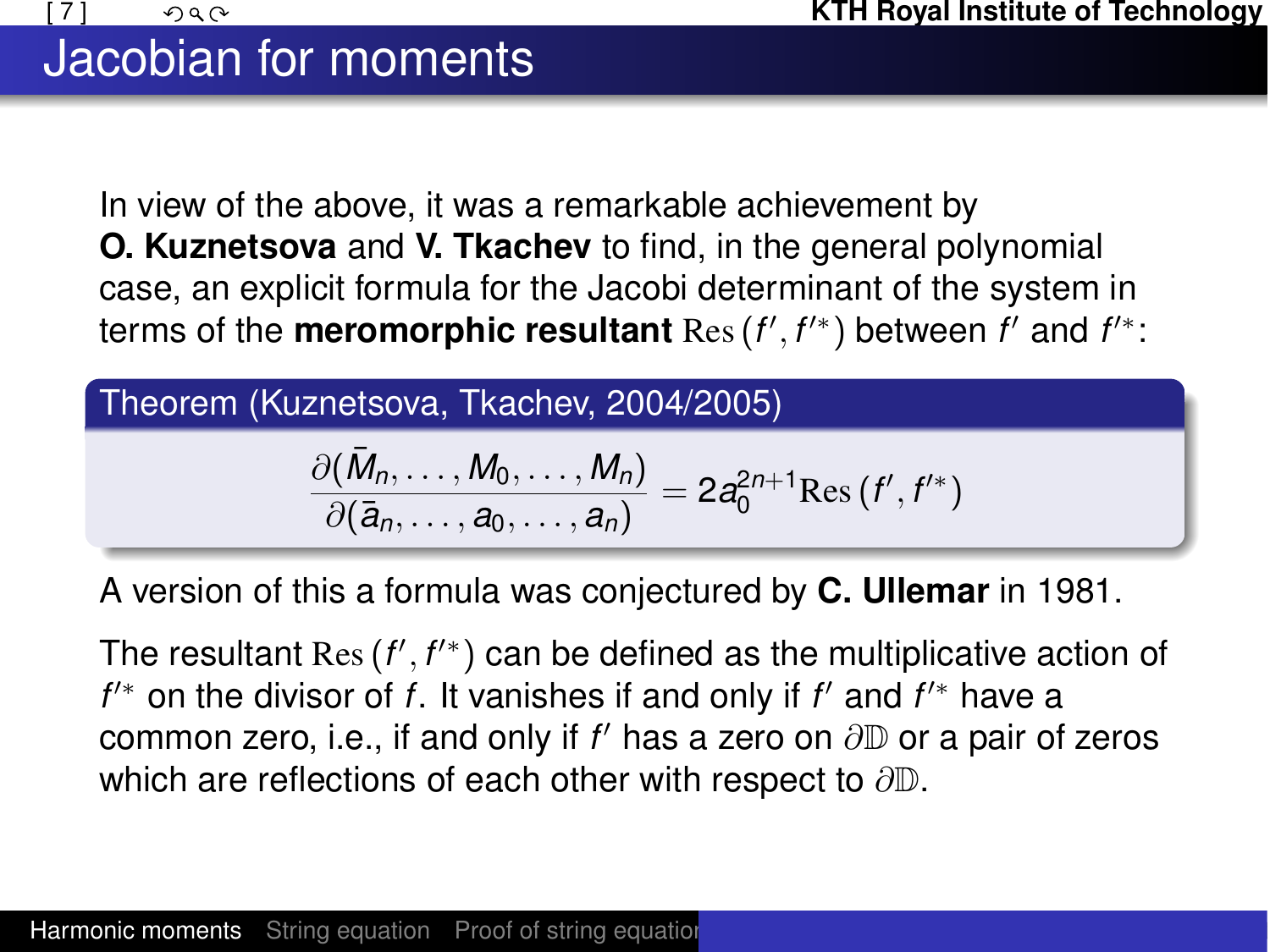# String equation

Mineev-Weinstein *et al* introduce the **Poisson bracket**

$$
\{f,g\} = \zeta \frac{\partial f}{\partial \zeta} \frac{\partial g}{\partial M_0} - \zeta \frac{\partial g}{\partial \zeta} \frac{\partial f}{\partial M_0}
$$

between two functions, f and g, holomorphic in a neighborhood of  $\partial \mathbb{D}$ and depending on  $(M_0, M_1, M_2, \ldots)$ .

Theorem (Mineev-Weinstein, Wiegmann, Zabrodin, 2000-...)

*With f univalent in a neighborhood of* D*, the* **string equation**

 ${f, f^*} = 1$ 

*holds. Moreover, for suitable* **Hamiltonians** *H<sup>k</sup> ,*

<span id="page-7-0"></span>
$$
\frac{\partial f}{\partial M_k} = \{f, \mathcal{H}_k\}.
$$

*Recall f*<sup>\*</sup> $(\zeta) = \overline{f(1/\overline{\zeta})}$ *.* 

[Harmonic moments](#page-3-0) [String equation](#page-7-0) [Proof of string equation](#page-8-0)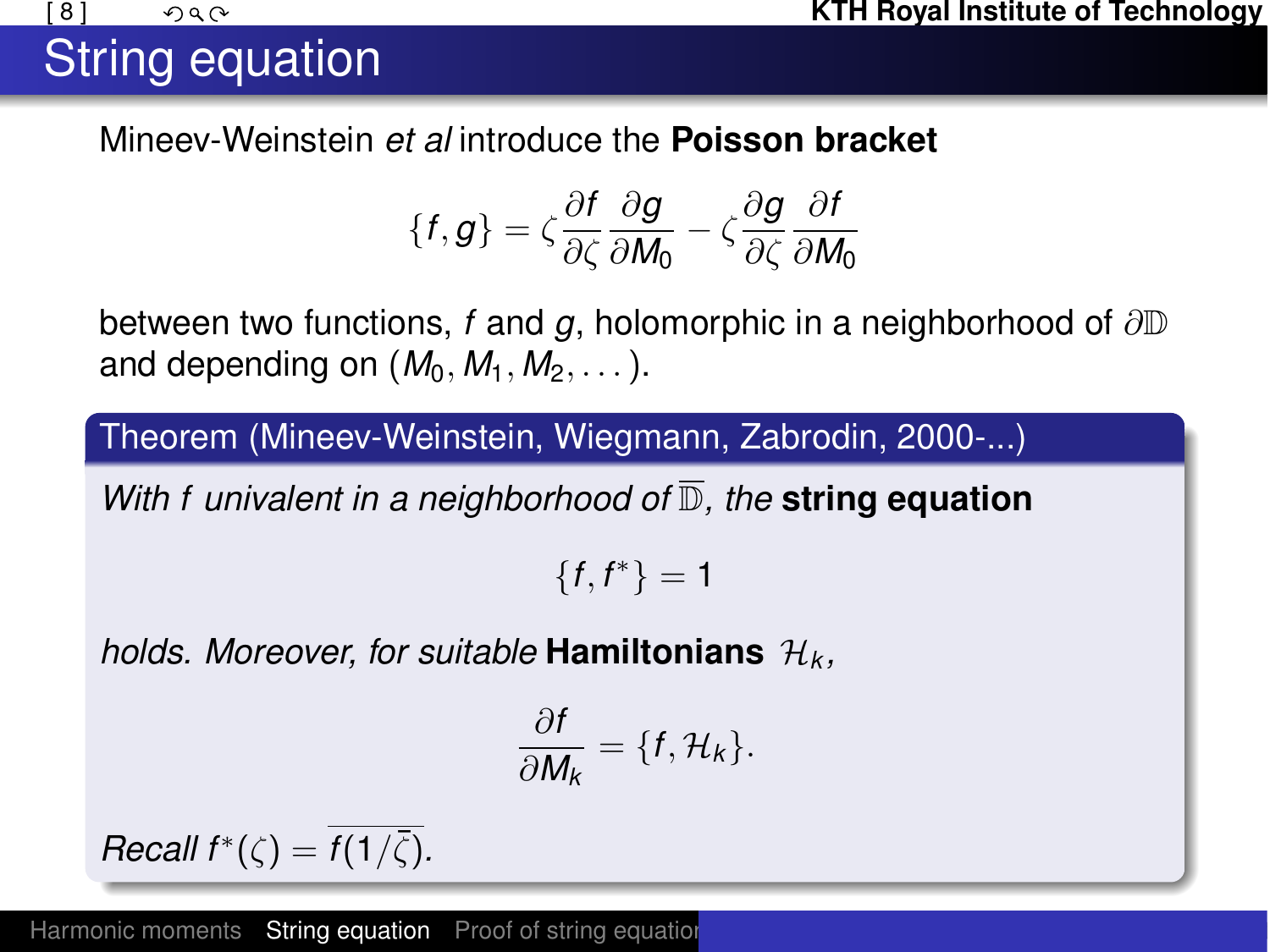# Proof of string equation

### Proof.

For  $z \in \partial \Omega$ , define

$$
S(z) = \left[\frac{1}{2\pi i} \int_{\partial \Omega} \frac{\bar{w}dw}{w - z}\right]_{\text{jump across }\partial \Omega} = S_{\text{ext}}(z) - S_{\text{int}}(z)
$$

$$
= \sum_{k=0}^{\infty} \frac{M_k}{z^{k+1}} - \text{(function holomorphic in } \Omega) = \sum_{k=-\infty}^{\infty} \frac{M_k}{z^{k+1}}.
$$

Each of the two terms extends holomorphically across  $\partial\Omega$ , hence their difference  $S(z)$ , the **Schwarz function** for  $\partial\Omega$ , is holomorphic in a neighborhood of  $\partial\Omega$  and satisfies (by a well-known jump formula)

 $S(z) = \overline{z}$  on  $\partial \Omega$ ; consequently

<span id="page-8-0"></span> $S \circ f = f^*$  identically near  $\partial \mathbb{D}$ .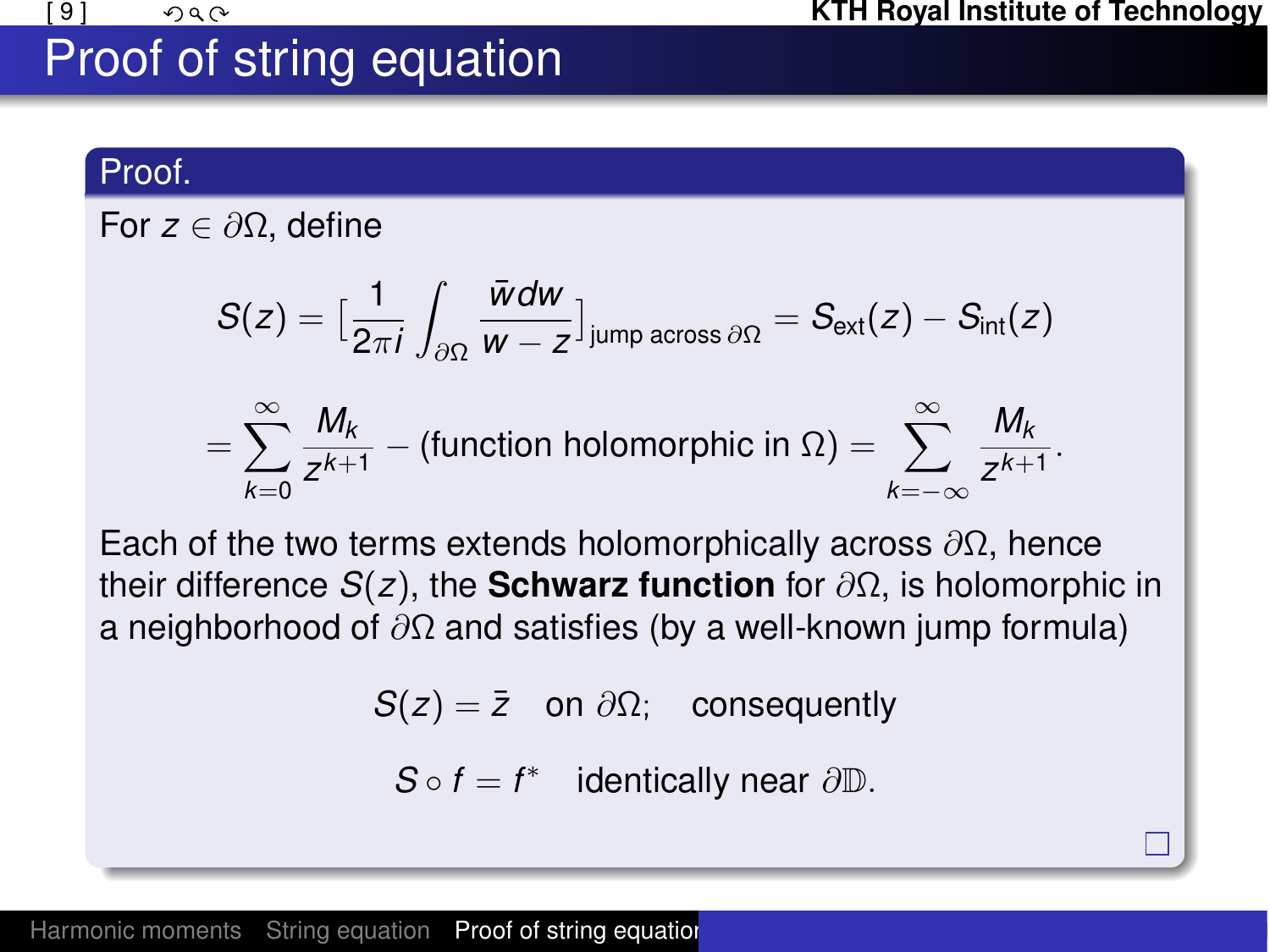# Proof of string equation, cont.

### Proof (continued).

We have  $S(z) = S(z; M_0, M_1, \ldots)$ , and by the above

$$
\frac{\partial S}{\partial M_0} = \frac{1}{z} + \text{(function holomorphic in } \Omega\text{)}.
$$

This gives

$$
\{f, f^*\} = \zeta \frac{\partial f}{\partial \zeta} \cdot \left(\frac{\partial S}{\partial M_0} \circ f + \frac{\partial S}{\partial z} \circ \frac{\partial f}{\partial M_0}\right) - \zeta \frac{\partial S}{\partial z} \frac{\partial f}{\partial \zeta} \cdot \frac{\partial f}{\partial M_0}
$$

$$
= \zeta \frac{\partial f}{\partial \zeta} \cdot \left(\frac{1}{f(\zeta)} + \text{holomorphic in } \mathbb{D}\right) = \text{holomorphic in } \mathbb{D}.
$$

For symmetry reasons  $\{f, f^*\}$  will be holomorphic also in the exterior (including  $\{\infty\}$ ), hence must be constant, which turns out to be = 1.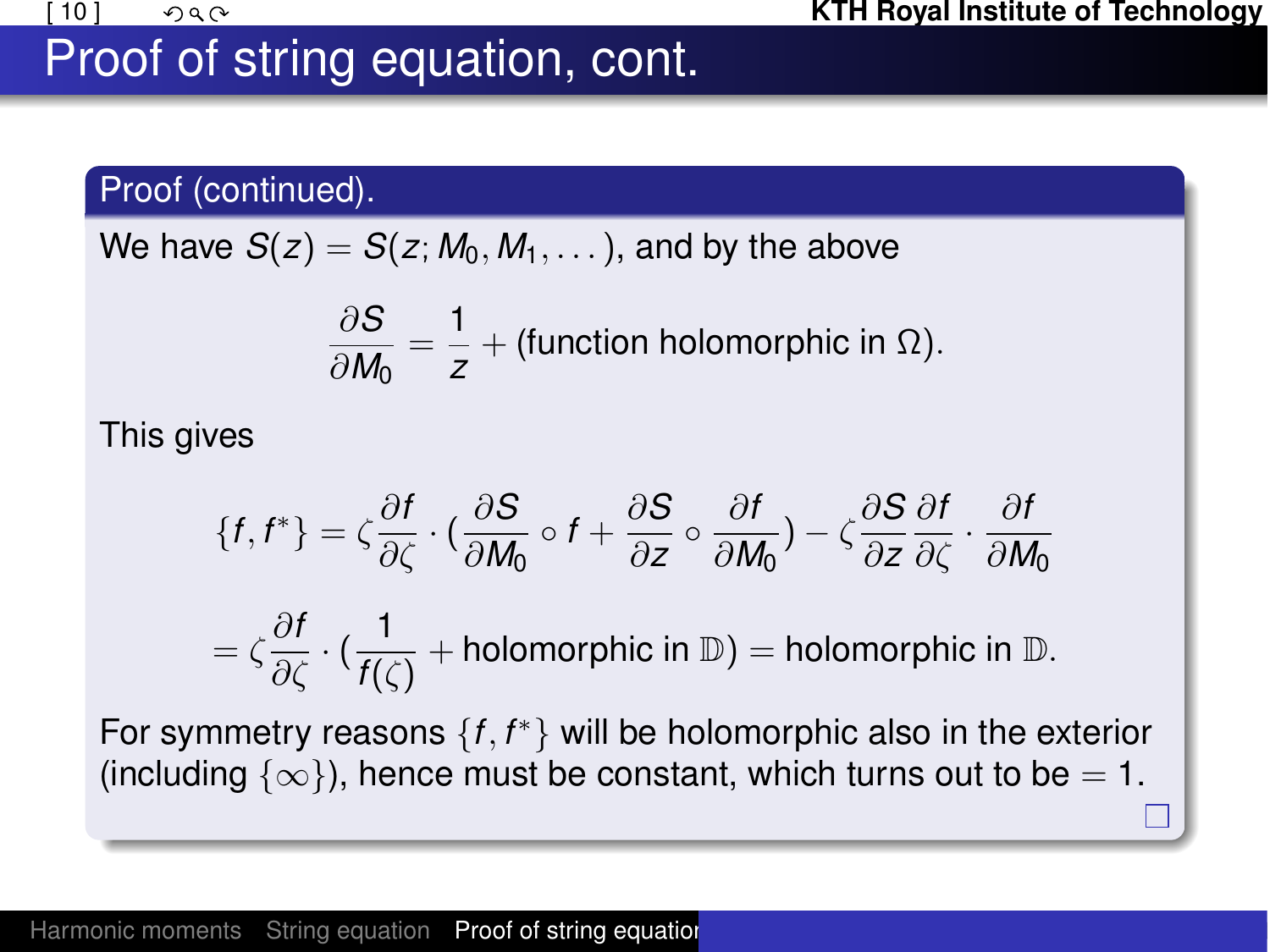## Laplacian growth

Note that  $\partial f / \partial M_0$  refers to changes of f with  $M_1, M_2, \ldots$  kept constant. Thus, with  $M_0$  interpreted as time, say  $M_0 = 2t$ , the string equation describes **Laplacian growth** (LG). This is the domain evolution by which  $\partial\Omega$  moves with **speed** = **harmonic measure** on  $\partial\Omega$  = normal derivative of Green's function with pole at origin.

A convenient characterization of LG, which immediately connects to the moment preservation, is

<span id="page-10-0"></span>
$$
\frac{d}{dt}\int_{\Omega(t)}h\,dA=h(0)\quad \forall h\in \mathrm{Harm}(\overline{\Omega(t)}).
$$

In physics LG first appeared as the evolution of a *Hele-Shaw* blob of viscous fluid between two plates (experiments 1898 by **H.S. Hele-Shaw**), and the counterpart of the string equation was set up around 1945 by **P.Ya. Polubarinova** and **L.A. Galin**.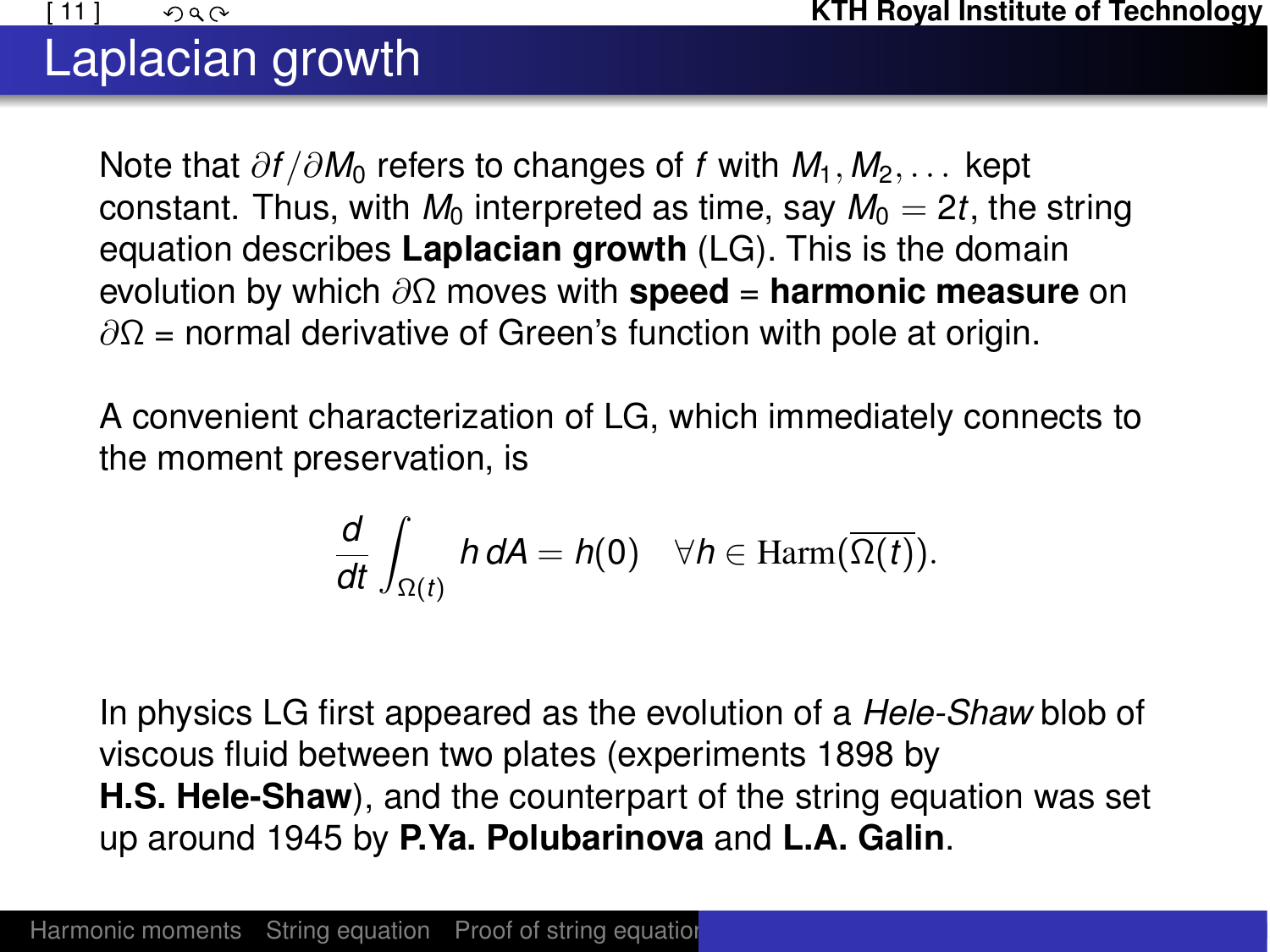#### **EXECUTE:**  $\bigcup_{\mathcal{A} \in \mathcal{A}} \mathcal{A}$  **KTH Royal Institute of Technology**

### Laplacian growth, classical description

For any bounded subdomain  $\Omega \subset \mathbb{C}$ , let

$$
G_{\Omega}(x,a)=-\frac{1}{2\pi}\log|x-a|+\text{harmonic}
$$

be the *Green's function* for ⌦, vanishing on @⌦. The *harmonic measure* with respect to *a* is

$$
d\nu=-\frac{\partial G_{\Omega(t)}(\cdot,a)}{\partial n}\,ds\quad\text{on }\partial\Omega
$$

#### **Definition**

**Laplacian growth** (=**motion by harmonic measure)** can be defined as a smooth evolution  $\Omega(t)$  such that

$$
\frac{d}{dt}\int_{\Omega(t)}\varphi\,dA=-\int_{\partial\Omega(t)}\varphi\frac{\partial G_{\Omega(t)}(\cdot,a)}{\partial n}ds
$$

for every test function  $\varphi$  in  $\mathbb{C}$ .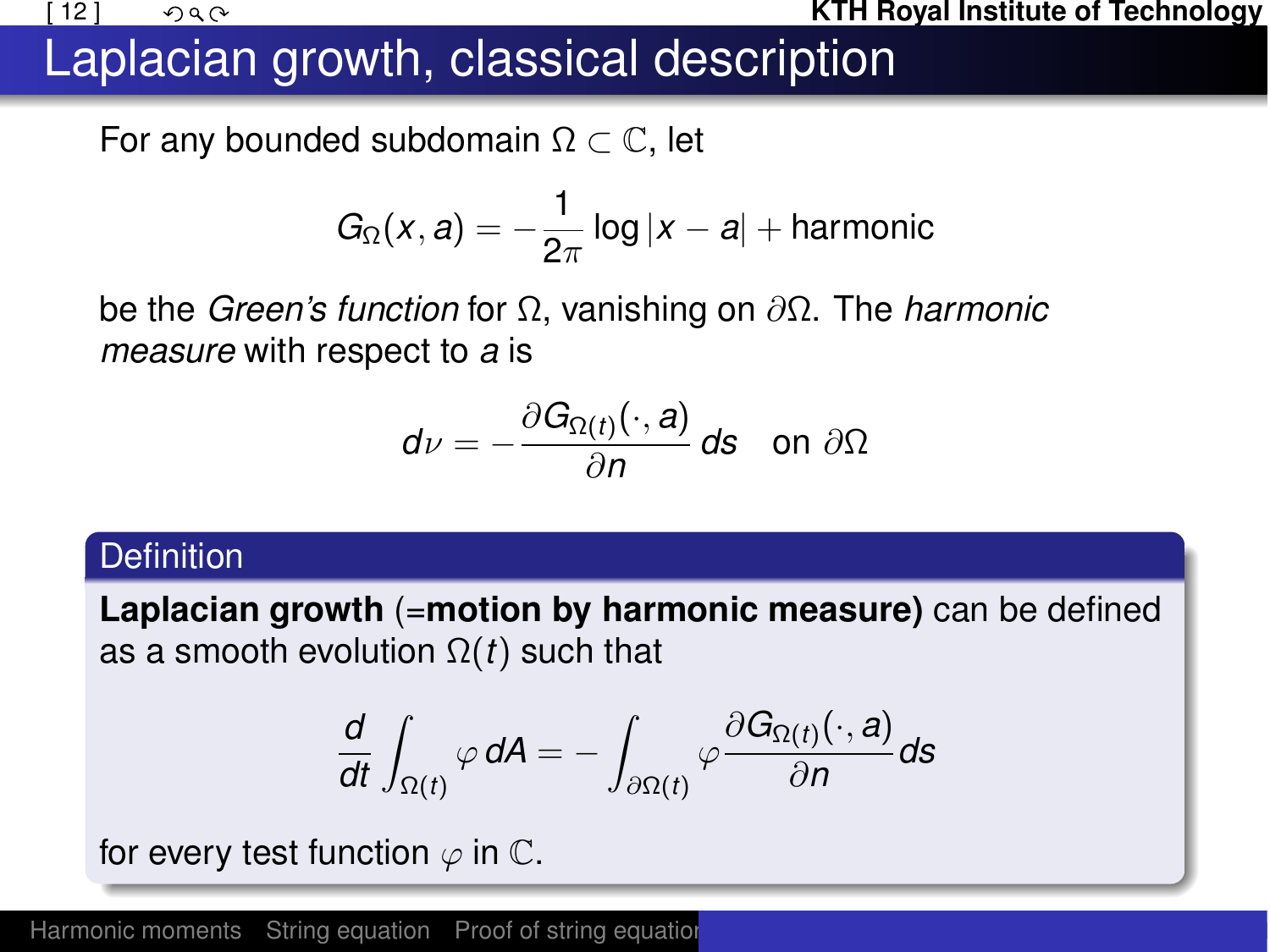## Non-univalent case

### **Questions:**

- *•* Does the string equation make sense for non-univalent functions? And if so, does it hold?
- Global question: if  $(M_0, M_1, M_2, ...)$  are the moments for some  $f(\zeta)$ , can  $M_0$  be increased indefinitely? That is, do the moments  $(M_0 + 2t, M_1, M_2, \ldots)$  correspond to some  $f(\zeta, t)$  for all  $t > 0$ ?

This is equivalent to asking for a global, simply connected but possibly non-univalent, LG evolution.

### **Partial answers:**

- **•** By Kuznetsova-Tkachev theorem:  $\frac{\partial f}{\partial M_k}$  has a natural meaning for polynomials  $f$  of any fixed degree, whenever  $\text{Res}\left(f',f'^{*}\right)\neq 0.$
- <span id="page-12-0"></span>*•* In general, @*f /*@*Mk* is ambiguous because *f* will depend on more parameters than  $(M_0, M_1, M_2, \ldots)$ .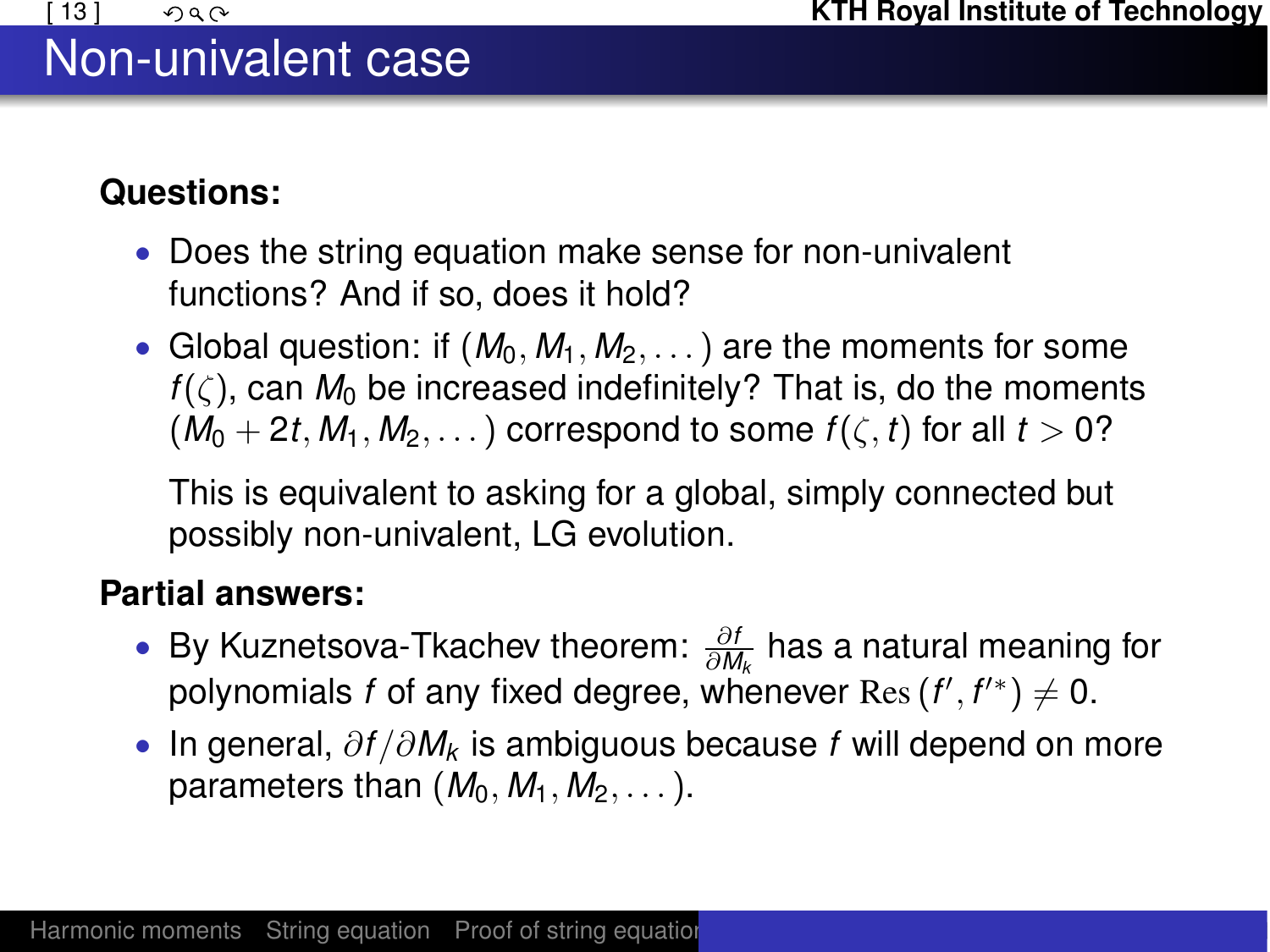# Non-univalent functions. Difficulties

**Yu-Lin Lin** and B.G. (arXiv:1411.1909) study the string equation in cases when *f* is not locally univalent. Difficulties:

*•* @*f /*@*M*<sup>0</sup> does not make obvious sense, because *f* is not determined by the moments  $M_0$ ,  $M_1$ ,  $M_2$ ,  $\ldots$  alone. One has to find more parameters. It turns out that

$$
f(\zeta)=f(\zeta; M_0, M_1, M_2, \ldots; b_1, b_2, \ldots),
$$

is a good choice, where  $b_k = f(\omega_k)$  and  $\omega_1, \omega_2, \ldots$  are the zeros of *f'* inside  $\mathbb D$ . In fact, *f* can be viewed as a conformal map onto a **Riemann surface** above C, which then has **branch points** over  $b_1, b_2, \ldots$ . Keeping these fixed means that *f* all the time maps into one and the same Riemann surface.

Equivalent to keeping the  $b_k$  fixed is:

•  $f(\zeta; M_0, \ldots)$  is a **subordination chain** with respect to  $M_0$ .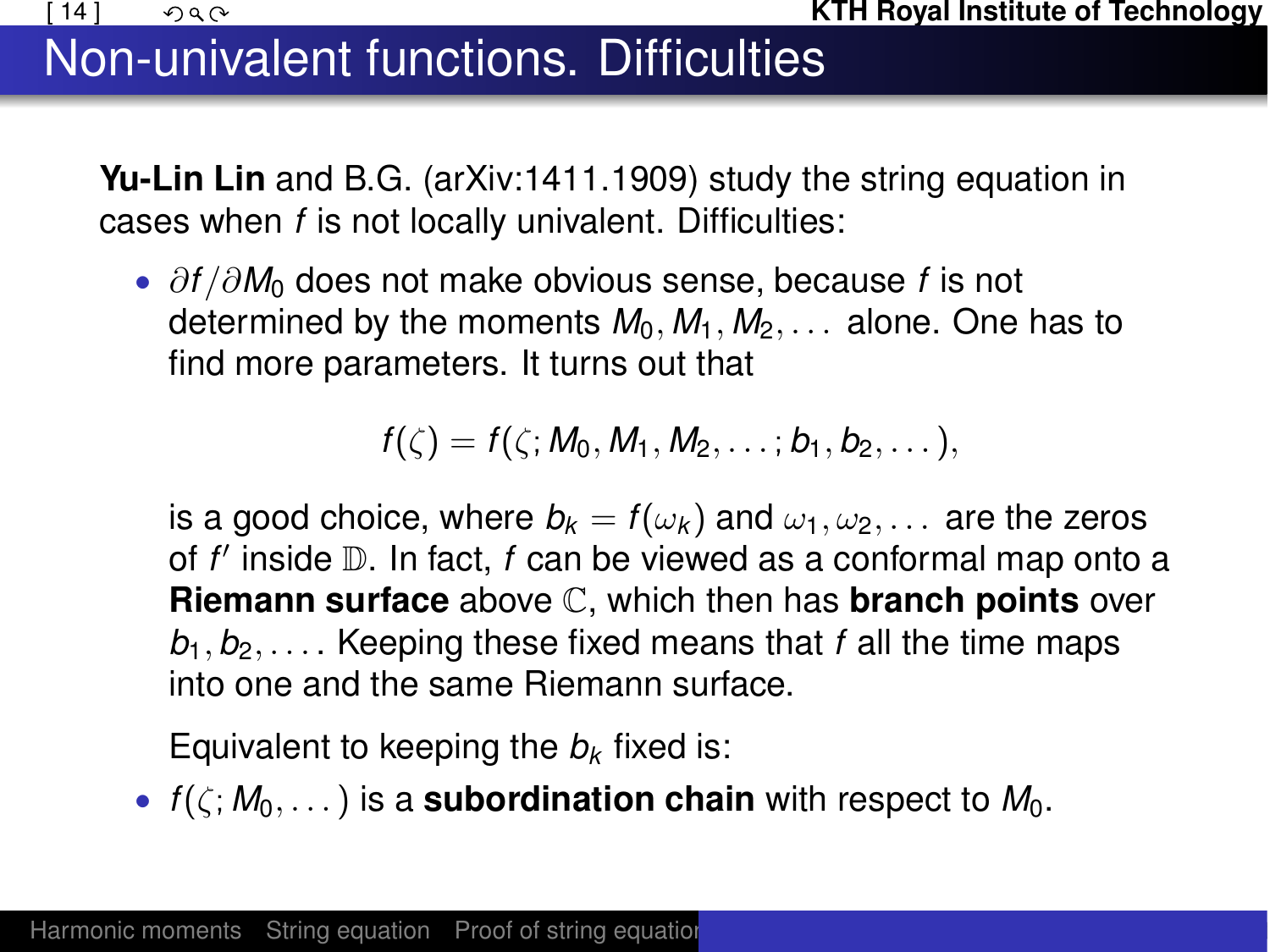

 $f$  depends on location of branch point  $f(\omega_i)=:b_i$  $(\omega, \varepsilon \mathbb{D}, f'(\omega_i) = 0)$ . So  $f = f(\xi_1 M_0, M_1, ..., j b_1)$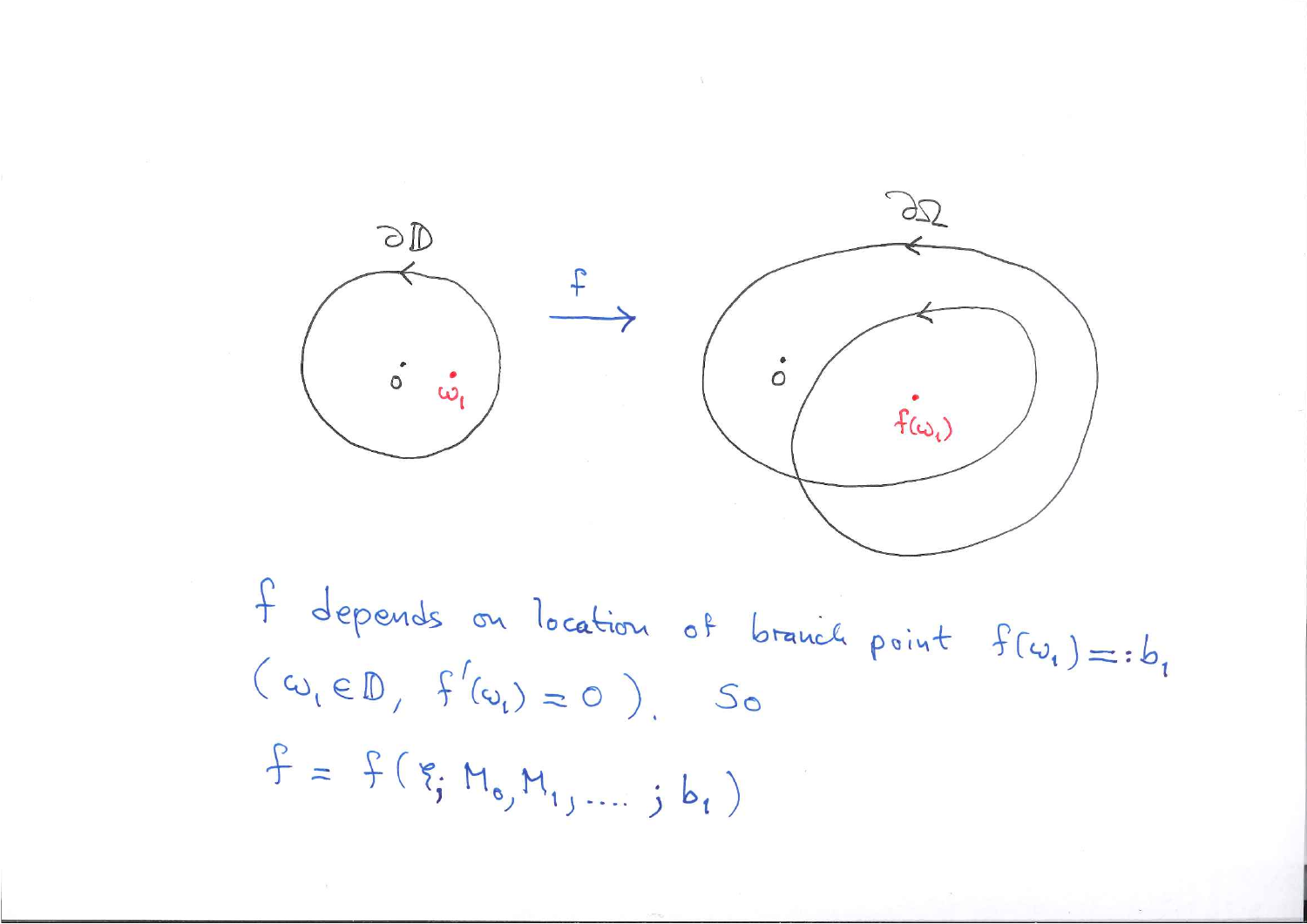# LG directional derivative

The string equation can be solved for  $\partial f / \partial M_0$ :

$$
\{f,f^*\}=1 \quad \Longleftrightarrow \quad \frac{\partial f}{\partial M_0}=\frac{\zeta f'(\zeta)}{4\pi i}\int_{\partial\mathbb{D}}\frac{1}{|zf'(z)|^2}\frac{z+\zeta}{z-\zeta}\frac{dz}{z},
$$

for  $t \in \mathbb{D}$ . The right member,

$$
\nabla(0)f(\zeta):=\frac{\zeta f'(\zeta)}{4\pi i}\int_{\partial\mathbb{D}}\frac{1}{|zf'(z)|^2}\frac{z+\zeta}{z-\zeta}\frac{dz}{z}\quad(\zeta\in\mathbb{D}),
$$

is the LG directional derivative, and it makes sense also if *f'* has zeros in  $D$  (even though zeros on  $\partial D$  cause some troubles).

Identifying  $M_0$  with **time** *t* we arrive at the LG evolution equation

<span id="page-15-0"></span> $\dot{f} = \nabla(0)f$ ,

which we set out to solve for  $0 \le t < \infty$ , given f at  $t = 0$ .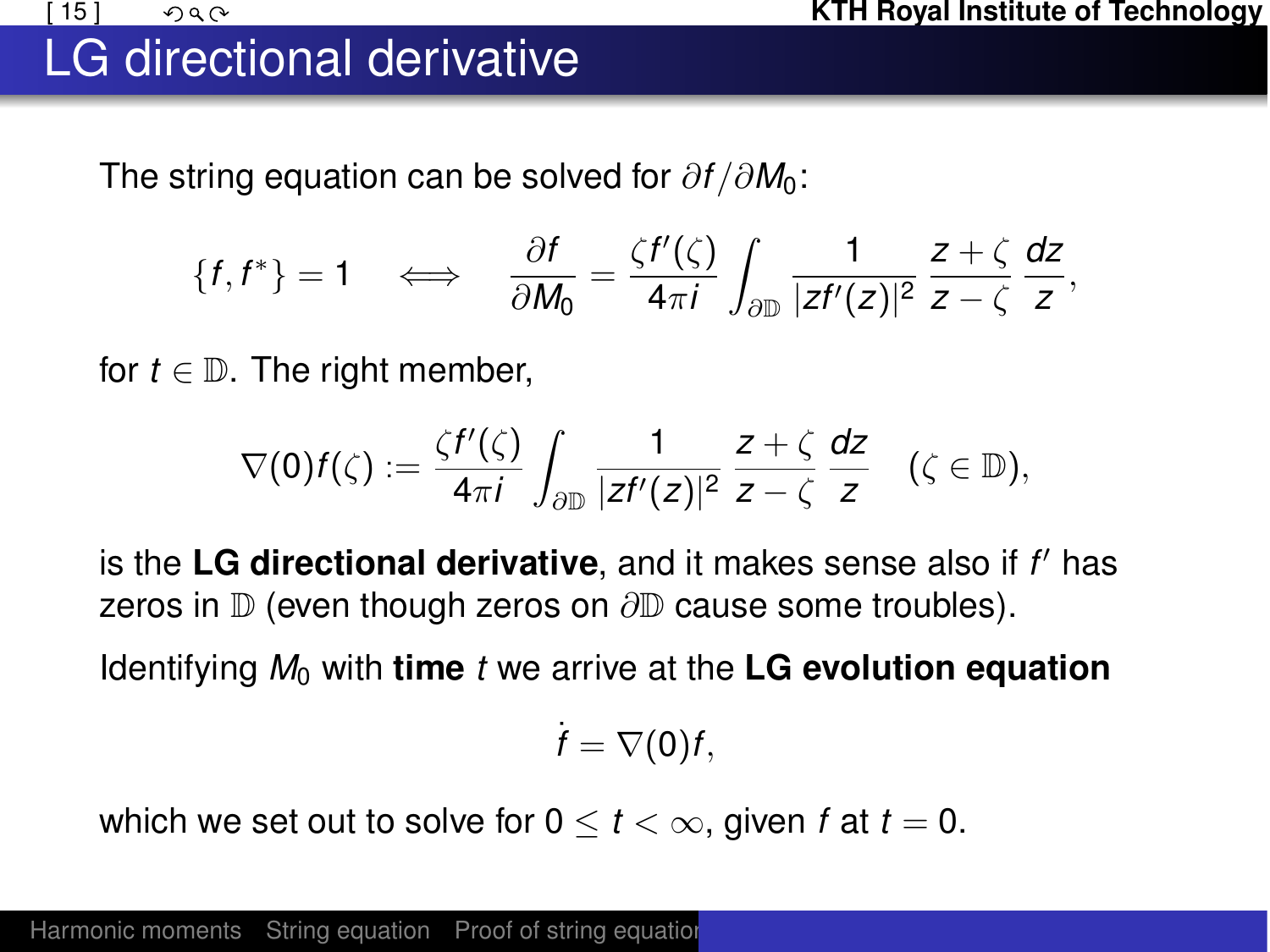# Weak solutions

Laplacian growth makes sense on Riemannian manifolds, and there is a **good notion of weak solution** that is global (allows  $t \to \infty$ ).

- *•* But this is **not always simply connected**, and hence is not always on the form  $f(D)$ . If we insist on having a solution on the form  $\Omega(t) = f(D, t)$  we must allow  $\Omega(t)$  to spread on a Riemann surface above C.
- *•* However, the Riemann surface we would need will **not be given in advance**, it has to be created along with the solution. Whenever a zero of  $f'$  approaches  $\partial\mathbb{D}$ , one has to add a branch point to make sure that the solution can spread on a covering surface.
- *•* Still, we claim that the above problems can be handled: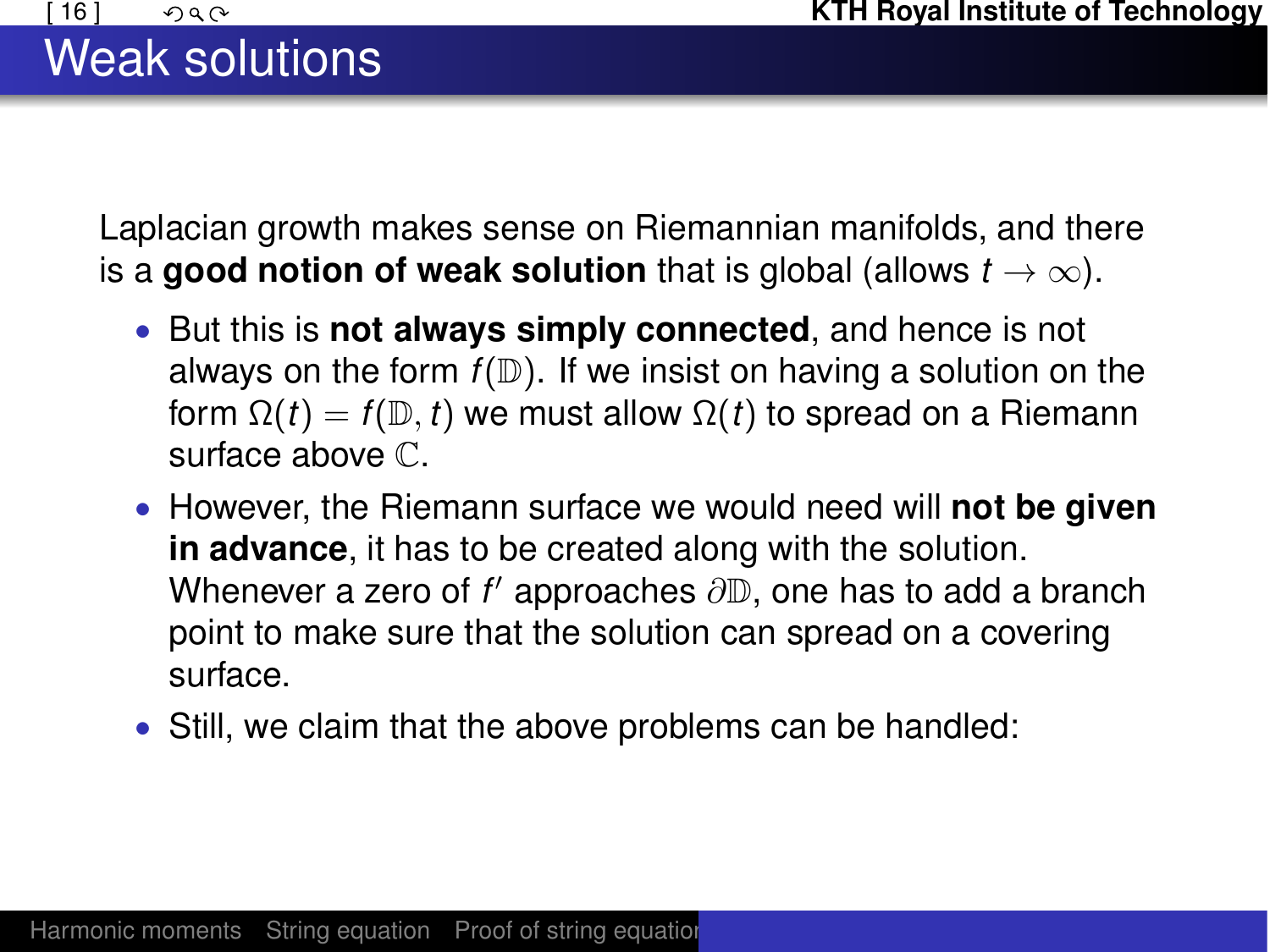# Main theorem (?)

### Theorem (almost. . . )

*Starting with any function*

$$
f(\zeta) = \sum_{n=0}^{\infty} a_n \zeta^{n+1} \quad (a_0 > 0, \ \limsup |a_n|^{1/n} < 1)
$$

*there is a global evolution, satisfying*  $f = \nabla(0)f$  in a weak sense. *More precisely, there exists a Riemann surface M and a covering map*  $p : \mathcal{M} \to \mathbb{C}$  *such that for each t, f* $(\cdot, t) \to \mathbb{C}$  *lifts to* 

<span id="page-17-0"></span> $\widetilde{f}(\cdot,t): \mathbb{D} \to \mathcal{M}$ 

*and then becomes univalent. The image domains*  $\tilde{\Omega}(t) = \tilde{f}(\mathbb{D}, t)$  *make up a global weak LG evolution on M.*

The evolution is not unique, but presumably there is a unique minimal choice, introducing no more branch points than necessary.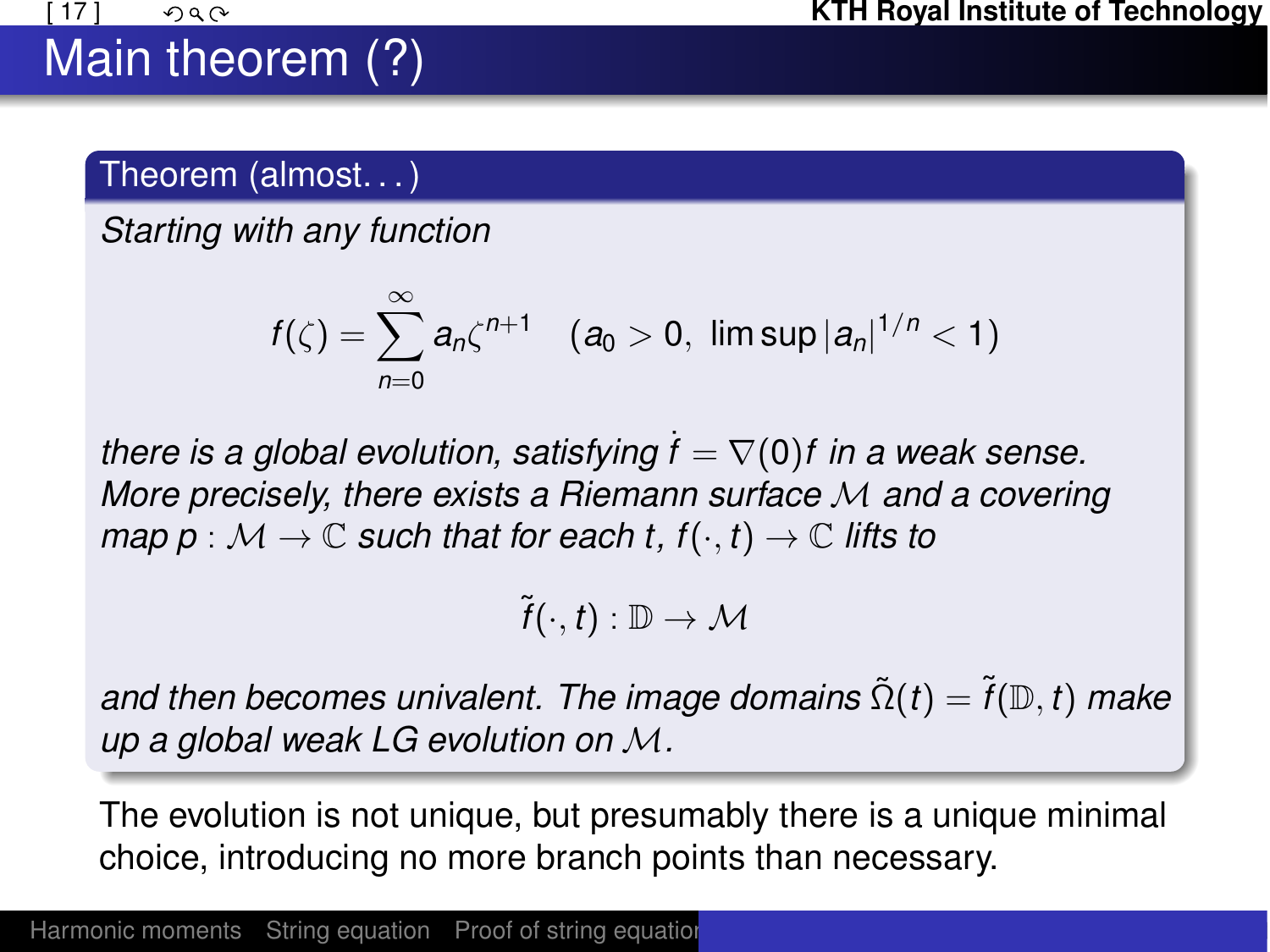#### **(18)**  $\bigcirc$  $\bigcirc$  $\bigcirc$  $\bigcirc$  $\bigcirc$  $\bigcirc$  $\bigcirc$  $\bigcirc$  $\bigcirc$  $\bigcirc$  $\bigcirc$  $\bigcirc$  $\bigcirc$  $\bigcirc$  $\bigcirc$  $\bigcirc$  $\bigcirc$  $\bigcirc$  $\bigcirc$  $\bigcirc$  $\bigcirc$  $\bigcirc$  $\bigcirc$  $\bigcirc$  $\bigcirc$  $\bigcirc$  $\bigcirc$  $\bigcirc$  $\bigcirc$  $\bigcirc$  $\bigcirc$  $\bigcirc$  $\bigcirc$  $\bigcirc$  $\bigcirc$  $\bigcirc$

## Example of evolution on Riemann surface

### Example

 $M =$  Riemann surface of  $\sqrt{z-1} =$  the two-sheeted surface

 $\mathcal{M} = (\mathbb{C} \setminus \{1\}) \cup \{1\} \cup (\mathbb{C} \setminus \{1\})$ 

over C. Local coordinate (actually global) on  $\mathcal{M}$ :  $\tilde{z} = \sqrt{z - 1}$ . Covering map:  $p : \mathcal{M} \to \mathbb{C}, \ \tilde{z} \mapsto z = \tilde{z}^2 + 1.$ 

Laplacian growth  $\tilde{f}(\cdot, t) : \mathbb{D} \to \mathcal{M}$  started at  $\tilde{z} = +i$  becomes

$$
\tilde{z} = \tilde{f}(\zeta, t) = \begin{cases} \sqrt{t\zeta - 1}, & (0 < t < 1) \\ \sqrt{\frac{t(t\zeta - 1)^2}{\zeta - t}} & (1 < t < \infty) \end{cases}
$$

and when pushed down to C

<span id="page-18-0"></span>
$$
z = f(\zeta, t) = \begin{cases} t\zeta, & (0 < t < 1) \\ \frac{\zeta(t^3\zeta - 2t^2 + 1)}{\zeta - t} & (1 < t < \infty) \end{cases}
$$

[Harmonic moments](#page-3-0) [String equation](#page-7-0) [Proof of string equation](#page-8-0)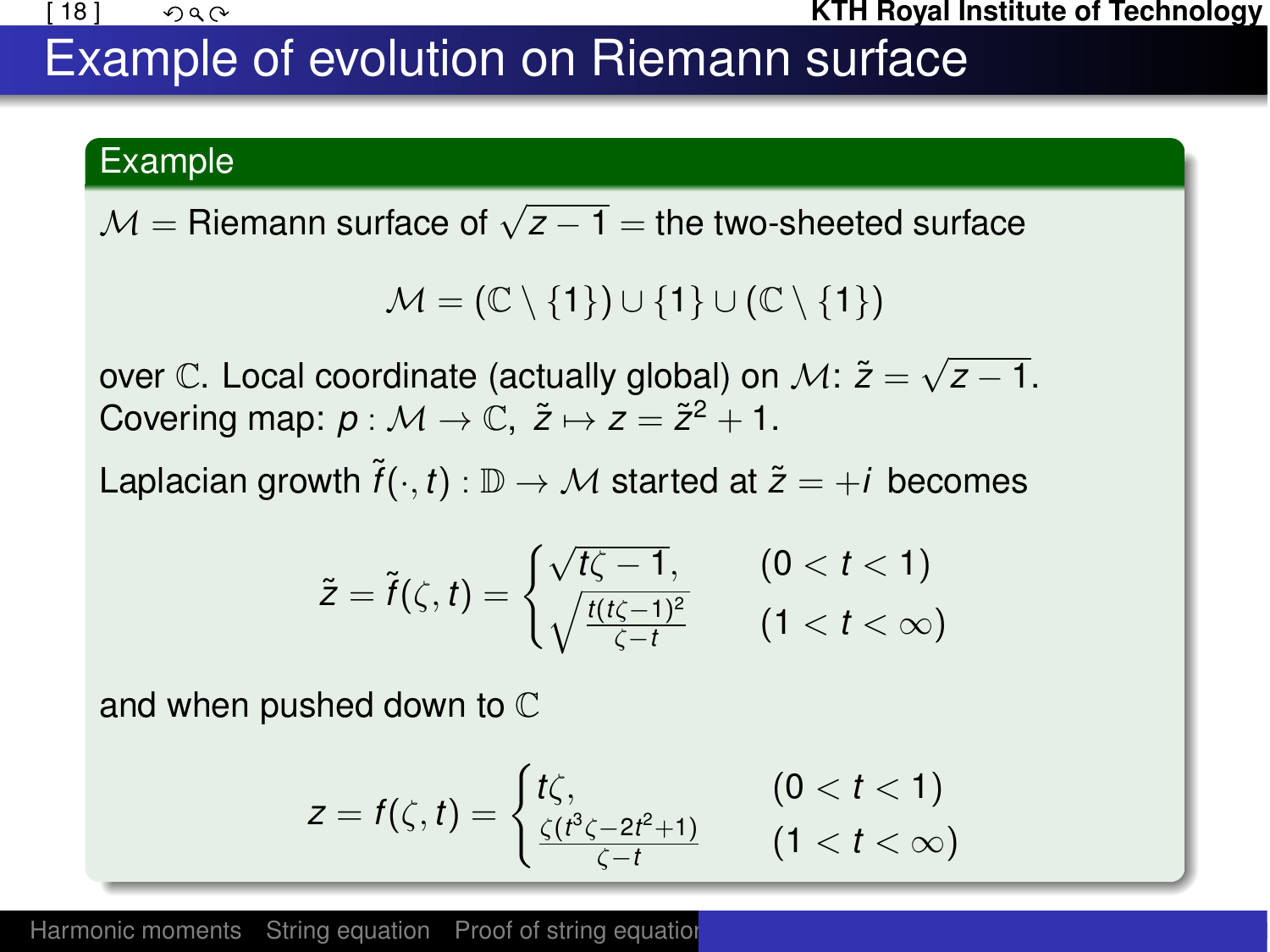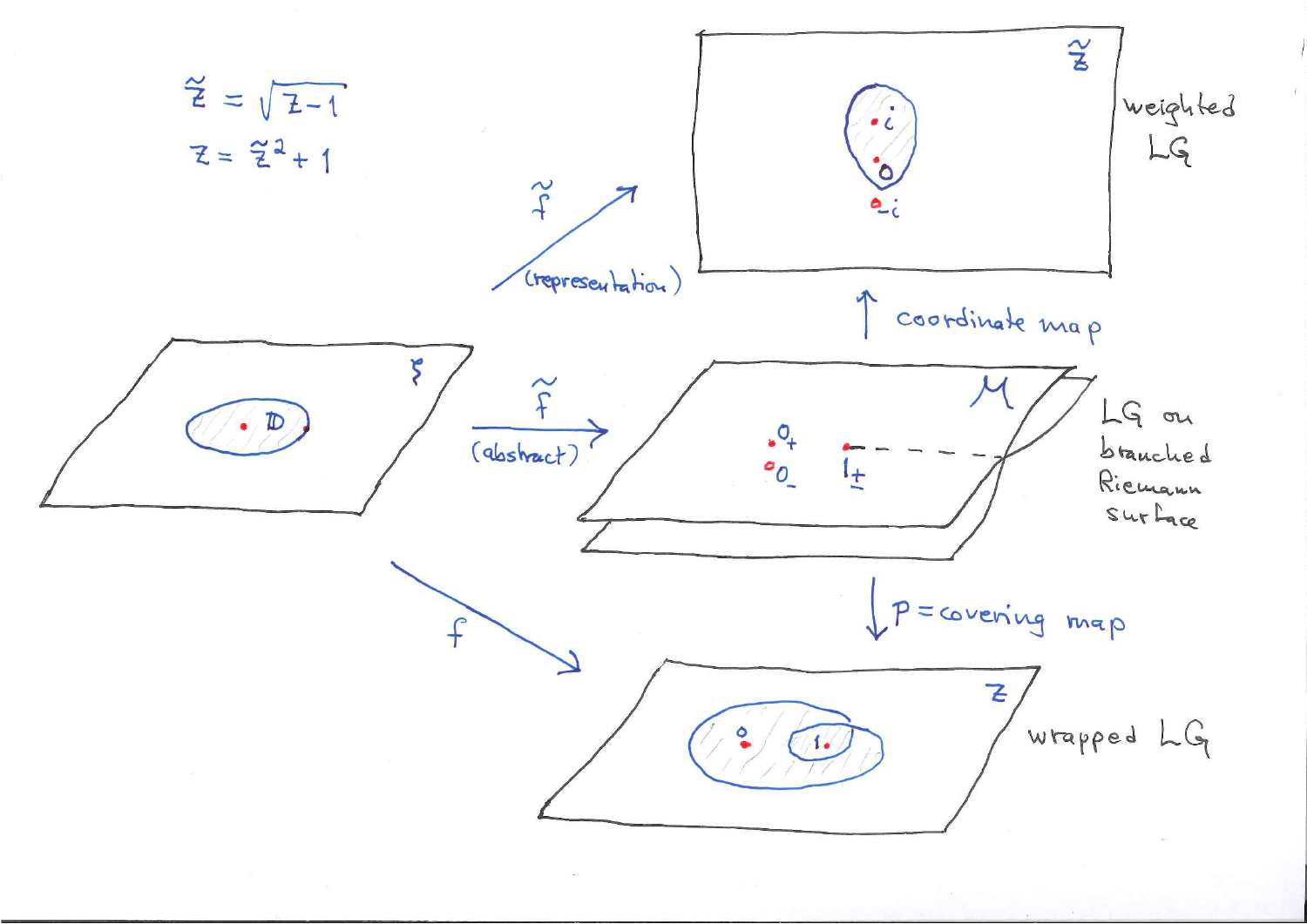### Example, cont. I

#### Example

The derivative

$$
f'(\zeta,t) = \begin{cases} t & (0 < t < 1) \\ t \cdot \frac{(t\zeta - 1)(t\zeta - 2t^2 + 1)}{(\zeta - t)^2} & (1 < t < \infty) \end{cases}
$$

adopts the factor  $G(\zeta) = \frac{(t\zeta-1)(t\zeta-2t^2+1)}{(\zeta-t)^2}$  at critical time  $t = 1$ . This has

- Zeros:  $\omega_1 = 1/t$  (in D),  $\omega_2 = 2t 1/t$  (outside).
- Poles:  $\zeta_1 = \zeta_2 = t$ .

With suitable scaling *G* is a **contractive zero divisor** (in the sense of H. Hedenmalm) for Bergman space. This means for example that

$$
h(0)=\int_{\mathbb{D}}h(z)|G(z)|^2dA(z)\quad \forall h\in \mathrm{Harm}(\overline{\mathbb{D}}).
$$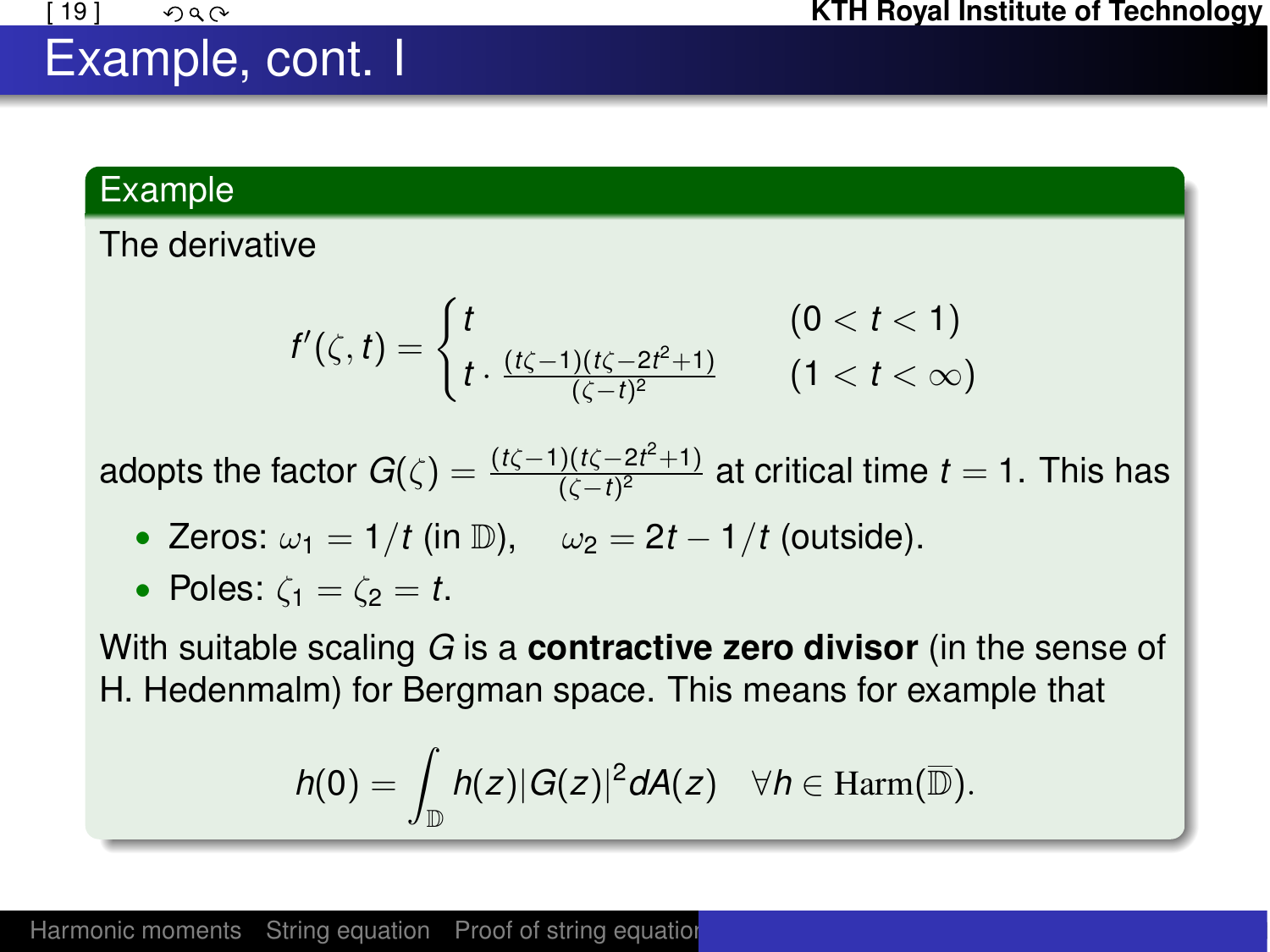### Example, cont. II

#### Example

For a more general *G*, of the form

$$
G(\zeta)=\frac{(\zeta-\omega_1)(\zeta-\omega_2)}{(\zeta-\zeta_1)^2},
$$

one has an identity

$$
\frac{1}{\pi}\int_{\mathbb{D}}h(z)|G(z)|^2dA(z)=a_0h(0)+a_1h(1/\bar{\zeta}_1)+c\int_0^{1/\bar{\zeta}_1}hG\,d\zeta.
$$

If here  $1/\bar{\zeta}_1 = \omega_1$  (or  $= \omega_2$ ) then  $a_1 = 0$ , and if  $\zeta_1 = \frac{1}{2}(\omega_1 + \omega_2)$ , then  $c = 0$ . This is exactly what we had on the previous slide, and it is what happens in general in the LG-evolution when zeros of f' penetrate into D: a pair of zeros and a double pole, subject to the above relations, are created.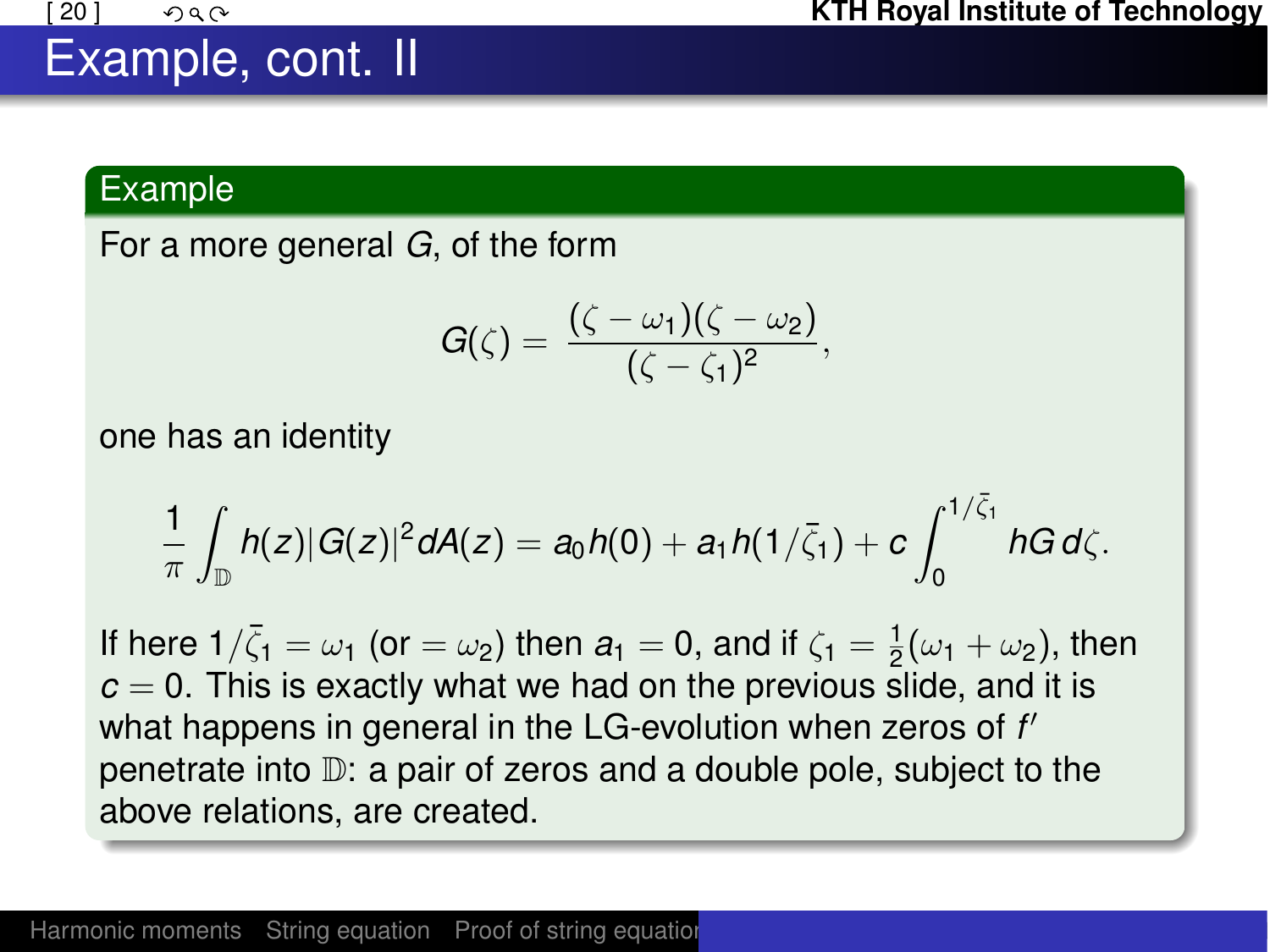### Several evolutions of a cardioid I

#### Example

We start LG with

$$
f(\zeta,0)=\zeta-\frac{1}{2}\zeta^2,
$$

for which  $M_0 = 3/2$ ,  $M_1 = -1/2$ ,  $M_2 = M_3 = \cdots = 0$ . For convenience we allow a free (monotone) relation between time *t* and  $M_0$ . Normalizing so that the leading coefficient in *f* is *e<sup>t</sup>* we have a perfectly good global LG-solution

$$
f(\zeta,t)=e^t\zeta-\frac{1}{2}e^{-2t}\zeta^2,\quad 0
$$

for which  $M_1, M_2, \ldots$  remain fixed and

<span id="page-22-0"></span>
$$
M_0 = a_0^2 + 2|a_1|^2 = e^{2t} + \frac{1}{2}e^{-4t}.
$$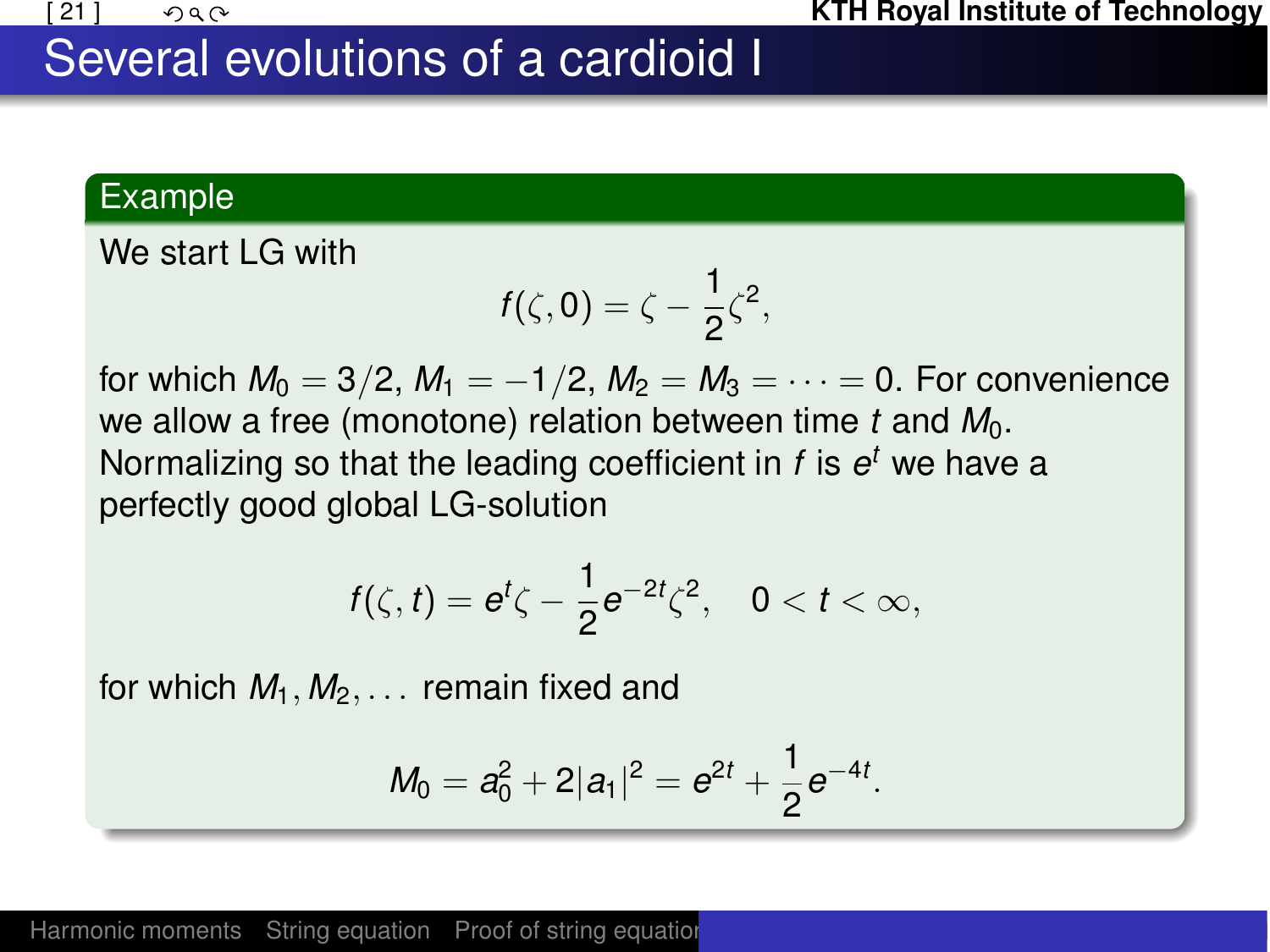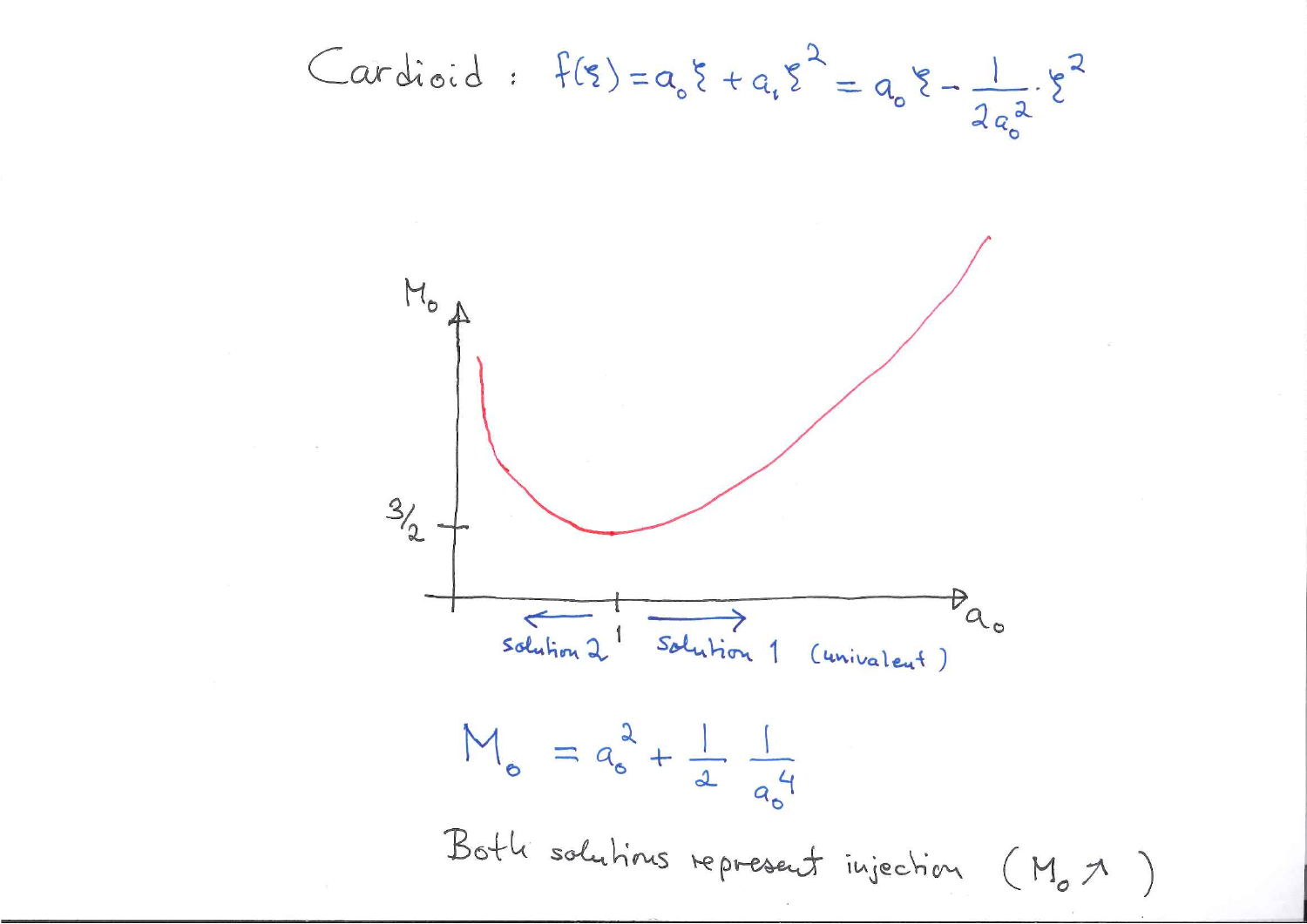### Several evolutions of a cardioid II

#### Example

*M*<sub>0</sub> is a convex function of *t* for all  $-\infty < t < \infty$  and it attains its minimum value at  $t = 0$ . Therefore  $M_0$  increases also when t decreases from  $t = 0$ , and we get a new LG evolution by changing sign of *t*:

$$
f(\zeta,t)=e^{-t}\zeta-\frac{1}{2}e^{2t}\zeta^2,\quad 0
$$

This is however not univalent, *f'* has a zero  $\omega_1(t) = e^{-3t}$  in D, but *f* still satisfies the string equation. Also,  $b_1(t) = f(\omega_1(t), t)$  does not stay fixed, so  $f(\cdot, t)$  are not conformal maps into a fixed Riemann surface.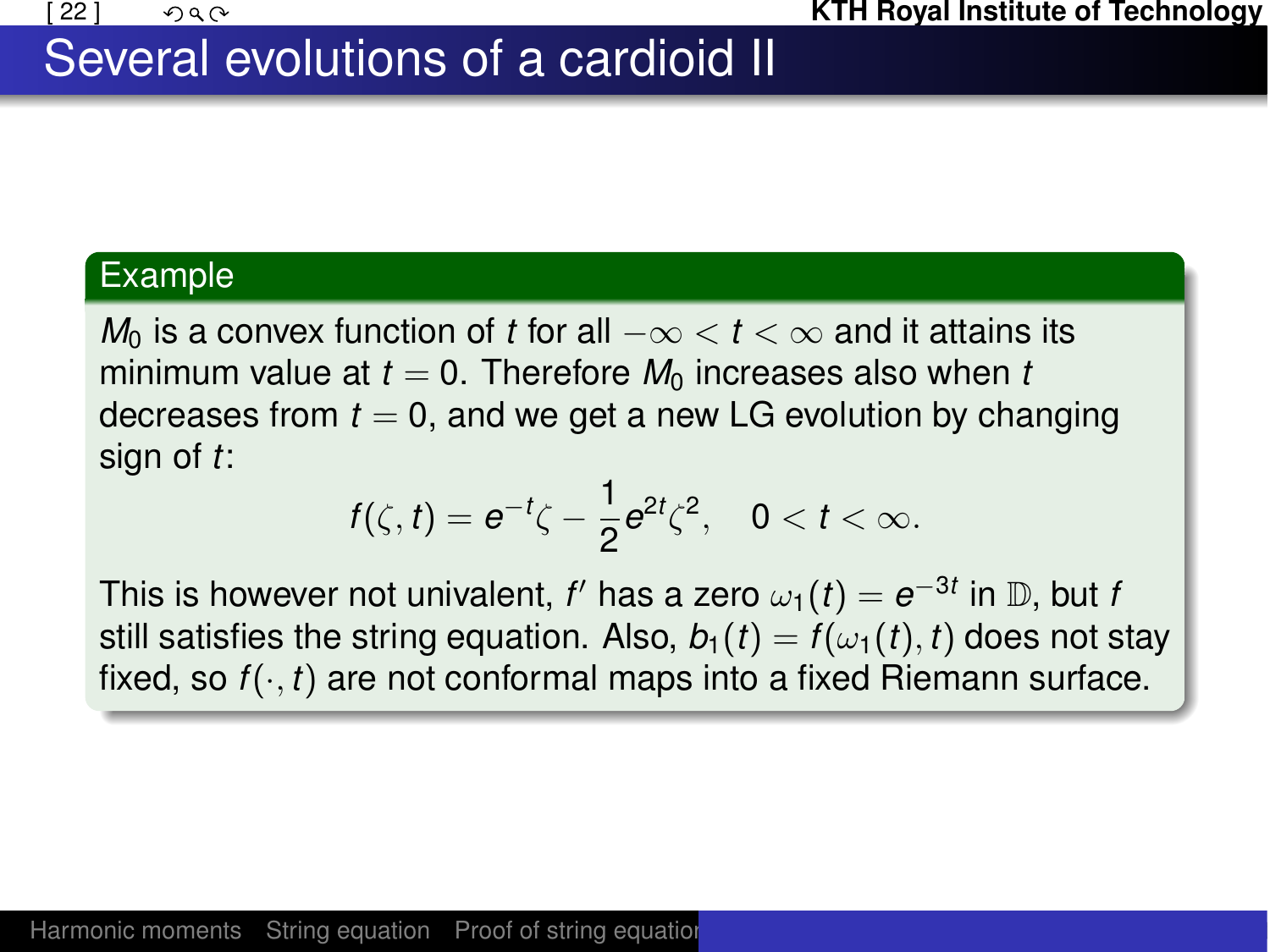### Several evolutions of a cardioid III

#### Example

Since  $f'(\zeta,0) = 1 - \zeta$  has a zero  $\omega_1 = 1$  on  $\partial \mathbb{D}$  one might want to lift solutions to a Riemann surface with a branch point over  $f(\omega_1, 0) = \frac{1}{2}$ , in order to make sure that one does not run into troubles. We then let

$$
f'(\zeta,0)=(1-\zeta)\frac{(\zeta-1)(\zeta-1)}{(\zeta-1)^2}
$$

continue as

$$
f'(\zeta,t)=b(t)\frac{(\zeta-\omega_1(t))(\zeta-\omega_2(t))(\zeta-\omega_3(t))}{(\zeta-\zeta_1(t))^2},
$$

with the zeros and poles related according to certain principles: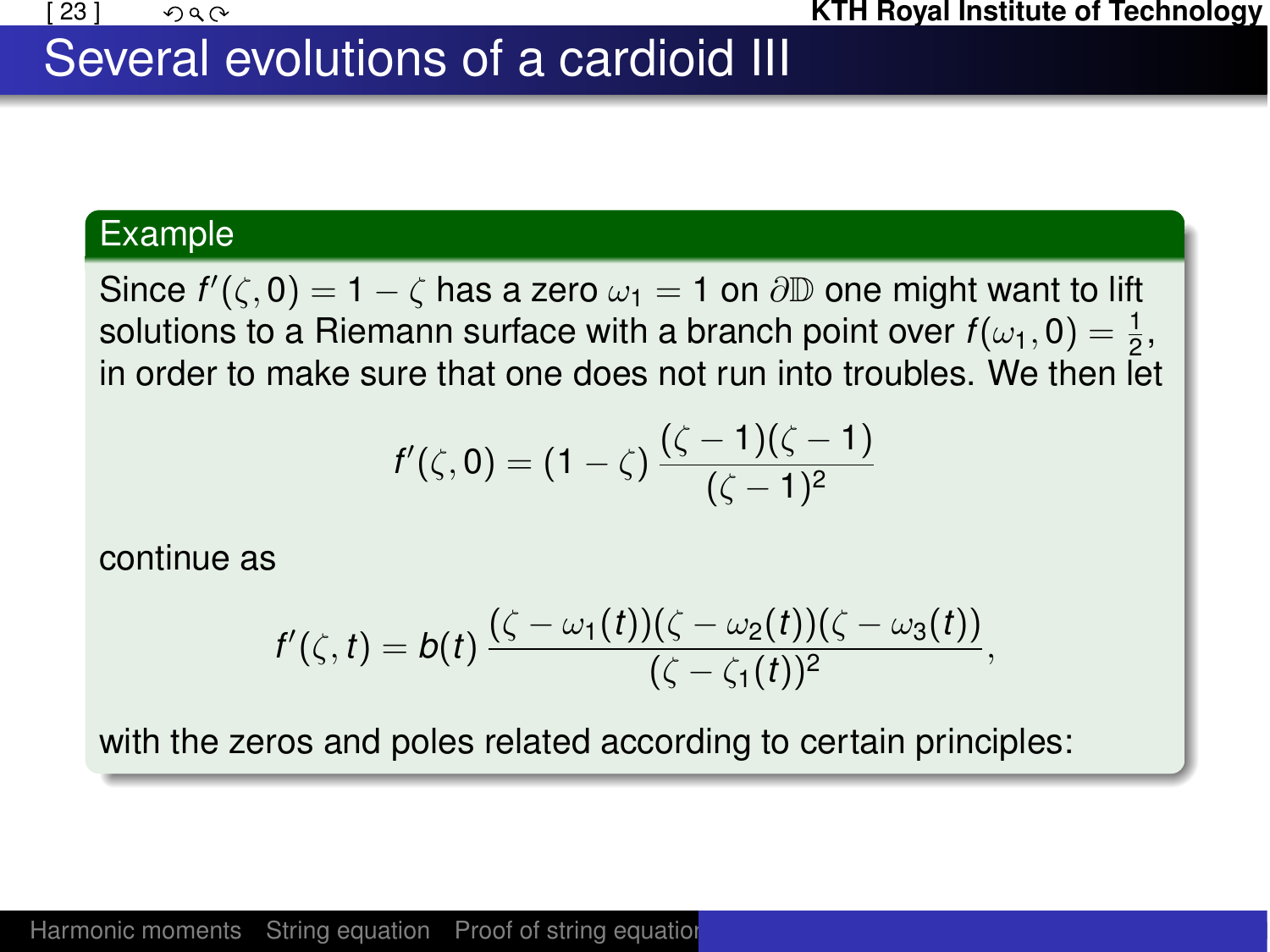### Several evolutions of a cardioid IV

### Example

• The reflected point of  $\zeta_1(t)$  is to be a zero of  $f'$ :

$$
g(1/\zeta_1(t),t)=0.
$$

•  $f(\cdot, t)$  shall map the above point  $1/\zeta_1(t)$  to a point which does not move:

$$
f(1/\zeta_1(t), t) = \text{constant} = f(1, 0) = \frac{1}{2}.
$$

• The moment  $M_1$  is conserved in time:

$$
M_1(t) = \text{Res}_{\zeta=0}(ff^*f'd\zeta) = M_1(0) = -\frac{1}{2}.
$$

• The dependence of  $M_0(t)$  on *t* has to be specified.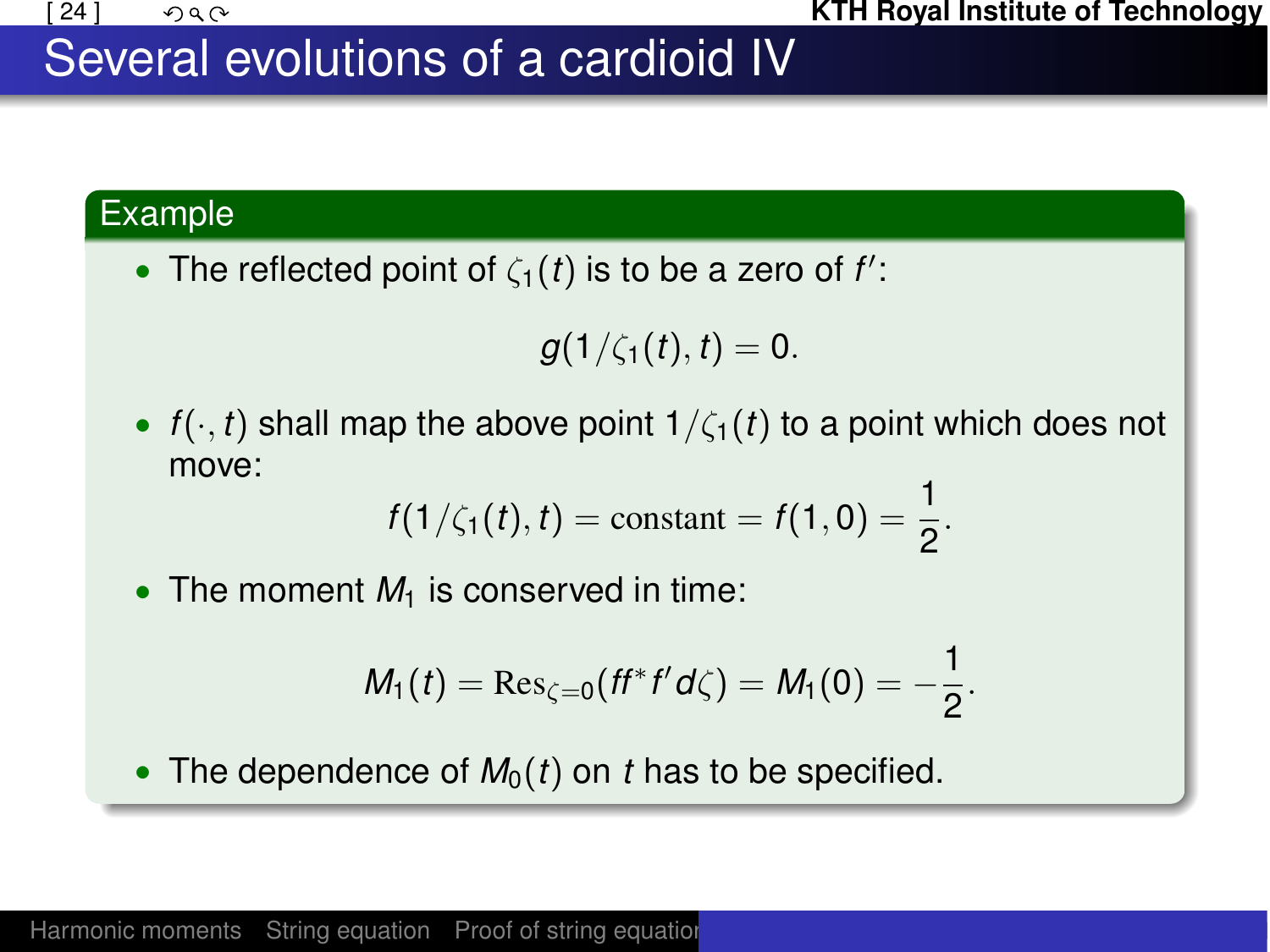

### Several evolutions of a cardioid V

### Example

The above may be worked out to a solution

$$
f(\zeta,t)=\frac{b_1\zeta+b_2\zeta^2+b_3\zeta^3}{\zeta_1-\zeta}
$$

where

$$
\begin{cases} \zeta_1(t) = \sqrt{\frac{1}{2}(1+2e^t-e^{-2t})}, \\ b_1(t) = e^t, \\ b_2(t) = -\frac{1}{4\sqrt{2}}(1+2e^t+3e^{-2t})\sqrt{1+2e^t-e^{-2t}}, \\ b_3(t) = \frac{1}{4}(2e^{-t}+e^{-2t}-e^{-4t}). \end{cases}
$$

The relation between  $M_0$  and *t* is here

$$
M_0(t) = \frac{1}{8}(4e^{2t} + 2e^t + e^{-2t} + 6e^{-3t} + 2e^{-4t} - 3e^{-6t}).
$$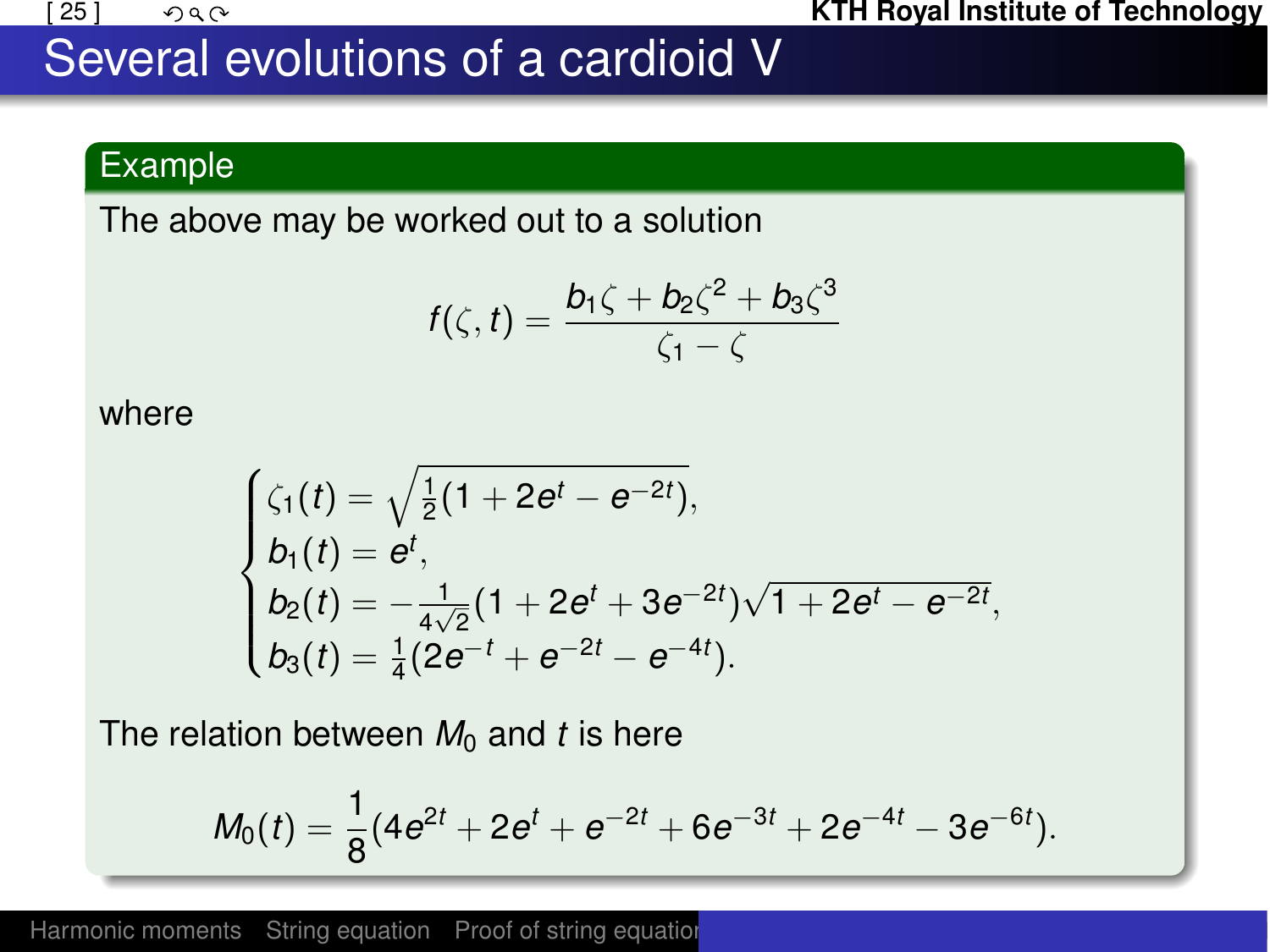### Several evolutions of a cardioid VI

### **Remark**

An interesting aspect is that the above fully explicit solution  $f(\zeta, t)$  is *not only smooth at t* = 0*, it even has a real analytic continuation across t* = 0. This extended solution, defined on  $-\varepsilon < t < \infty$  (say), *has the drawback that it has a pole inside* D *when t <* 0*). But in some sense it still represents suction out of the cardioid as t decreases to negative values.*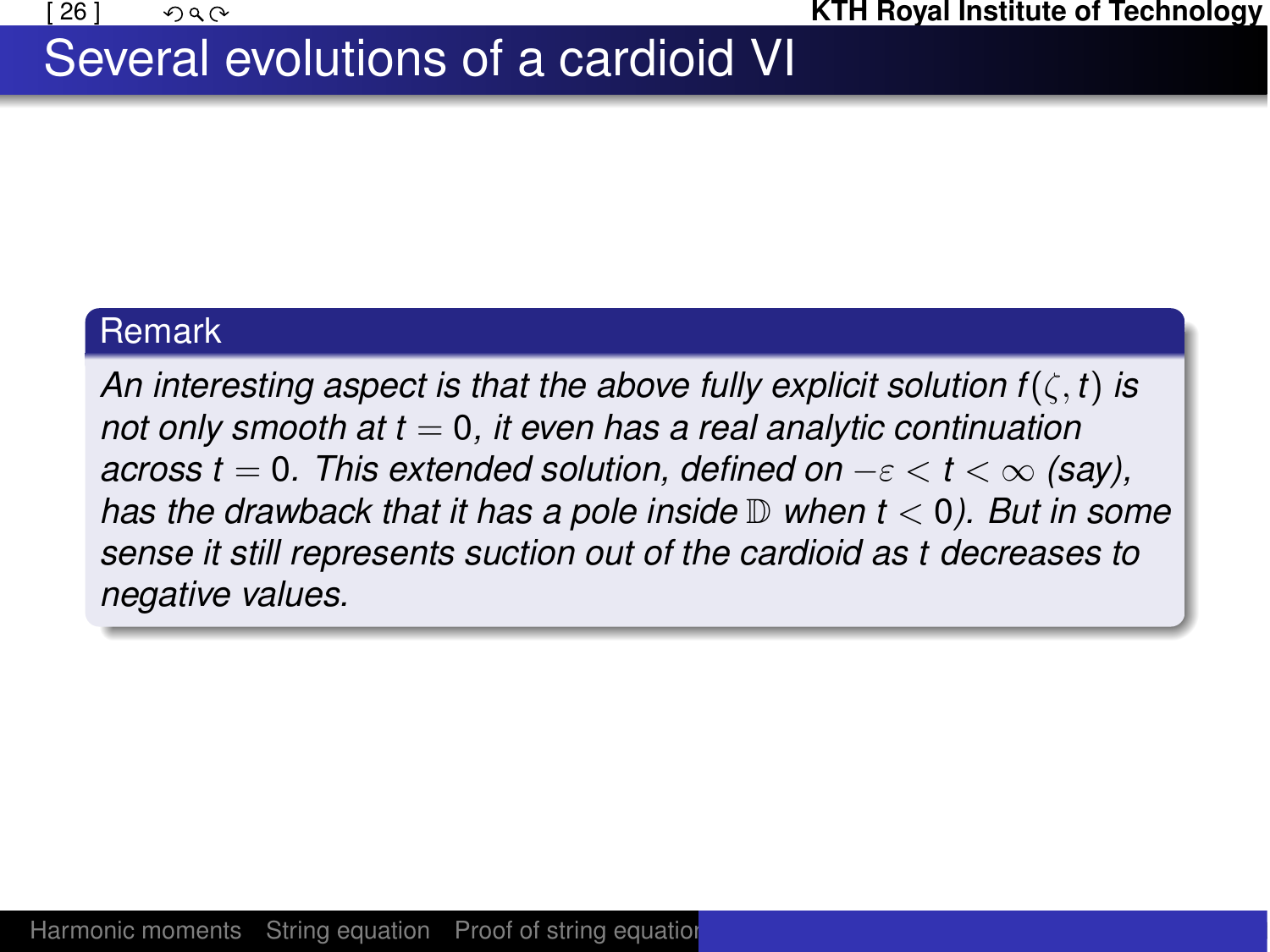# The Huntingford example

### Example (A real polynomial of degree three)

$$
f(\zeta, t) = a_0(t)\zeta + a_1(t)\zeta^2 + a_2(t)\zeta^2
$$
  
=  $e^t\zeta + \frac{M_1\zeta^2}{e^2t + 2e^{-2t}M_1} + e^{-3t}M_2\zeta^3$ ,

with *t* suitably related to 
$$
M_0
$$
 (see below) and with  $M_1$ ,  $M_2$  fixed.  
Solution exists for all  $-\infty < t < \infty$  if  $M_2 \ge 0$ . Relations:

 $e^{2t} + 3e^{-2t}M_2$ 

$$
\begin{cases} M_0 = a_0^2 + 2a_1^2 + 3a_2^2, \\ M_1 = a_0^2 a_1 + 3a_0 a_1 a_2, \\ M_2 = a_0^3 a_2. \end{cases}
$$

The choice

<span id="page-29-0"></span>
$$
\begin{cases} M_1=32/25,\\ M_2=1/5\end{cases}
$$

is particularly interesting.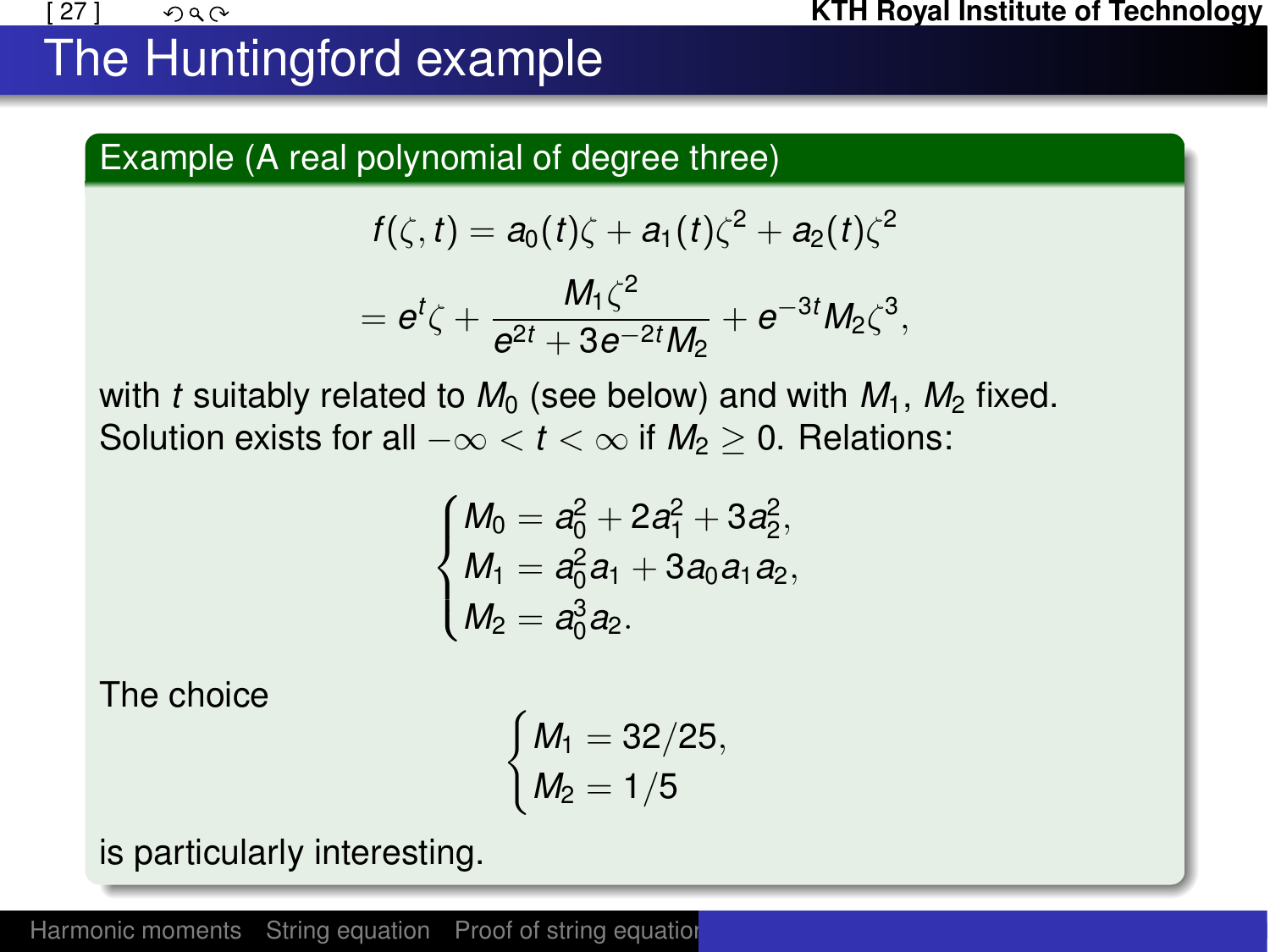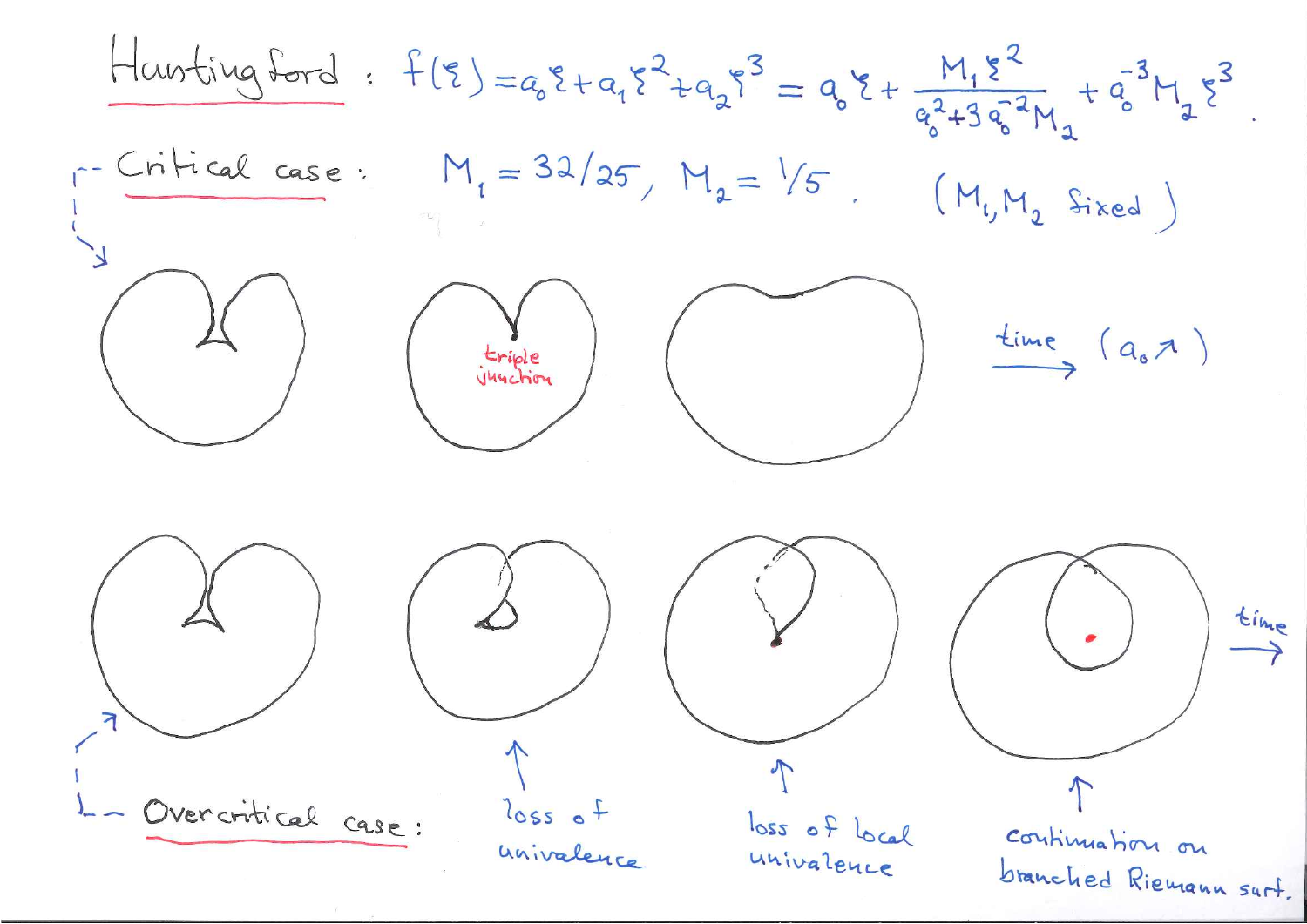## The complex Hamiltonians *H<sup>k</sup>*

On using

$$
M_k=\frac{1}{2\pi i}\int_{\partial\Omega}z^k\bar{z}dz,
$$

the harmonic moments  $M_k$  make sense for all  $k \in \mathbb{Z}$ . The complete expansion of *S*(*z*) and its primitive *W*(*z*) (with respect to *z*) reads

$$
S(z; M_0, M_1, \dots) = \sum_{k \in \mathbb{Z}} \frac{M_k}{z^{k+1}}.
$$
  

$$
W(z; M_0, M_1, \dots) = M_0 \log z - \sum_{k \in \mathbb{Z} \setminus \{0\}} \frac{M_k}{k z^k} - \frac{1}{\pi} \int_{\Omega} \log |z| dA.
$$

Now the *k*:th **Hamiltonian**, for  $k = 1, 2, \ldots$ , is

<span id="page-31-0"></span>
$$
\mathcal{H}_k(\zeta; M_0, M_1, \dots) = -\frac{\partial W(z; M_0, M_1, \dots)}{\partial M_k},
$$

where  $z = f(\zeta; M_0, M_1, \ldots)$  is kept fixed under the differentiation.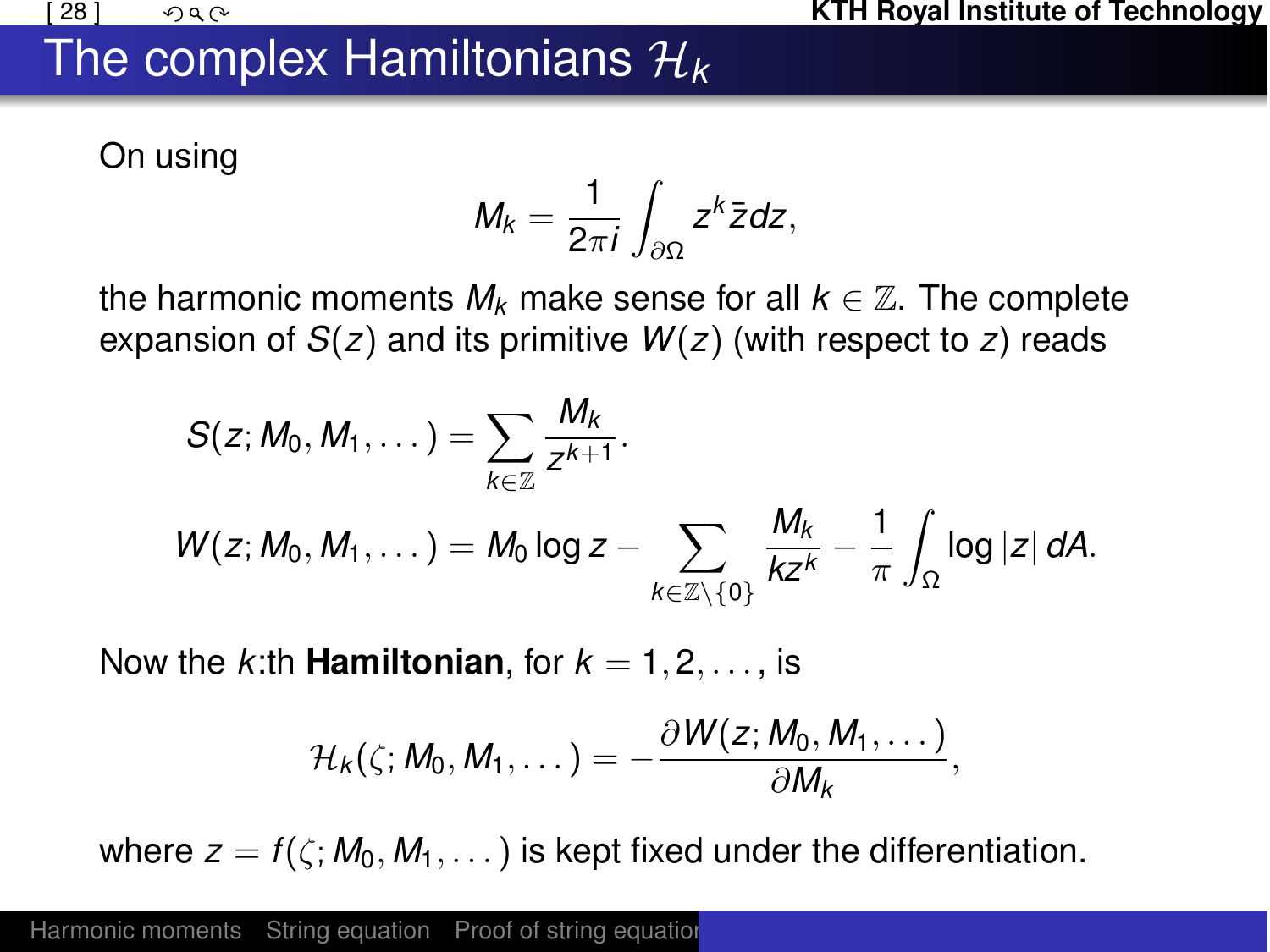

#### **EXECUTE:**  $\mathsf{ATH}$  Royal Institute of Technology

## The complex Hamiltonians  $\mathcal{H}_k$ , cont.

For  $k = 0$  we simply set

$$
\mathcal{H}_0(\zeta; M_0, M_2, \dots) = -\log \zeta.
$$

Now it is a straight-forward task to verify the evolution equations for the conformal map:

$$
\frac{\partial f}{\partial M_k} = \{f, \mathcal{H}_k\} \quad k = 0, 1, 2, \dots
$$

For the negative moments we mention the beautiful relations

Theorem (Mineev-Weinstein, Wiegmann, Zabrodin)

$$
\frac{1}{k}\frac{\partial M_{-k}}{\partial M_j}=\frac{1}{j}\frac{\partial M_{-j}}{\partial M_k} \quad (k,j\geq 1).
$$

*Note that*  $M_{-k} = M_{-k}(\Omega) = M_{-k}(M_0, M_1, \dots)$ .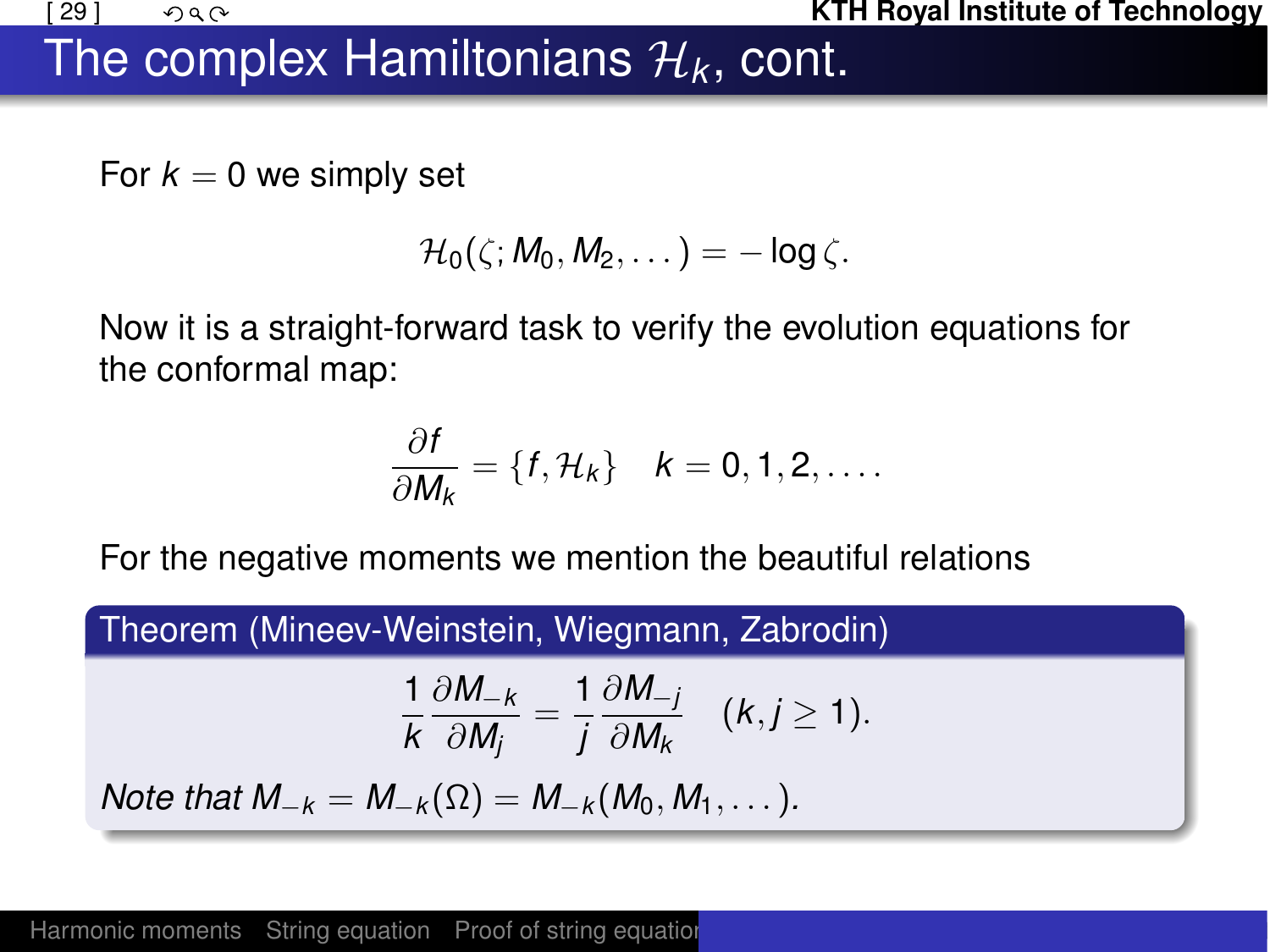## The complex Hamiltonians  $\mathcal{H}_k$ , cont.

The theorem can be proved by exhibiting a **prepotential**  $\mathcal{E}(\Omega) = \mathcal{E}(M_0, M_1, \dots)$  such that

$$
\frac{\partial \mathcal{E}(\Omega)}{\partial M_k} = \frac{1}{k} M_{-k}.
$$

In fact, one can take

$$
\mathcal{E}(\Omega) = -\frac{1}{\pi^2} \int_{B \setminus \Omega} \int_{B \setminus \Omega} \log |z - \zeta| \ dA(z) dA(\zeta)
$$

(*B* a large disk for example), the **renormalized energy** for the exterior domain, in some contexts referred to as (the logarithm of) a **"tau"-function**, which is a kind of partition function in mathematical models in statistical mechanics.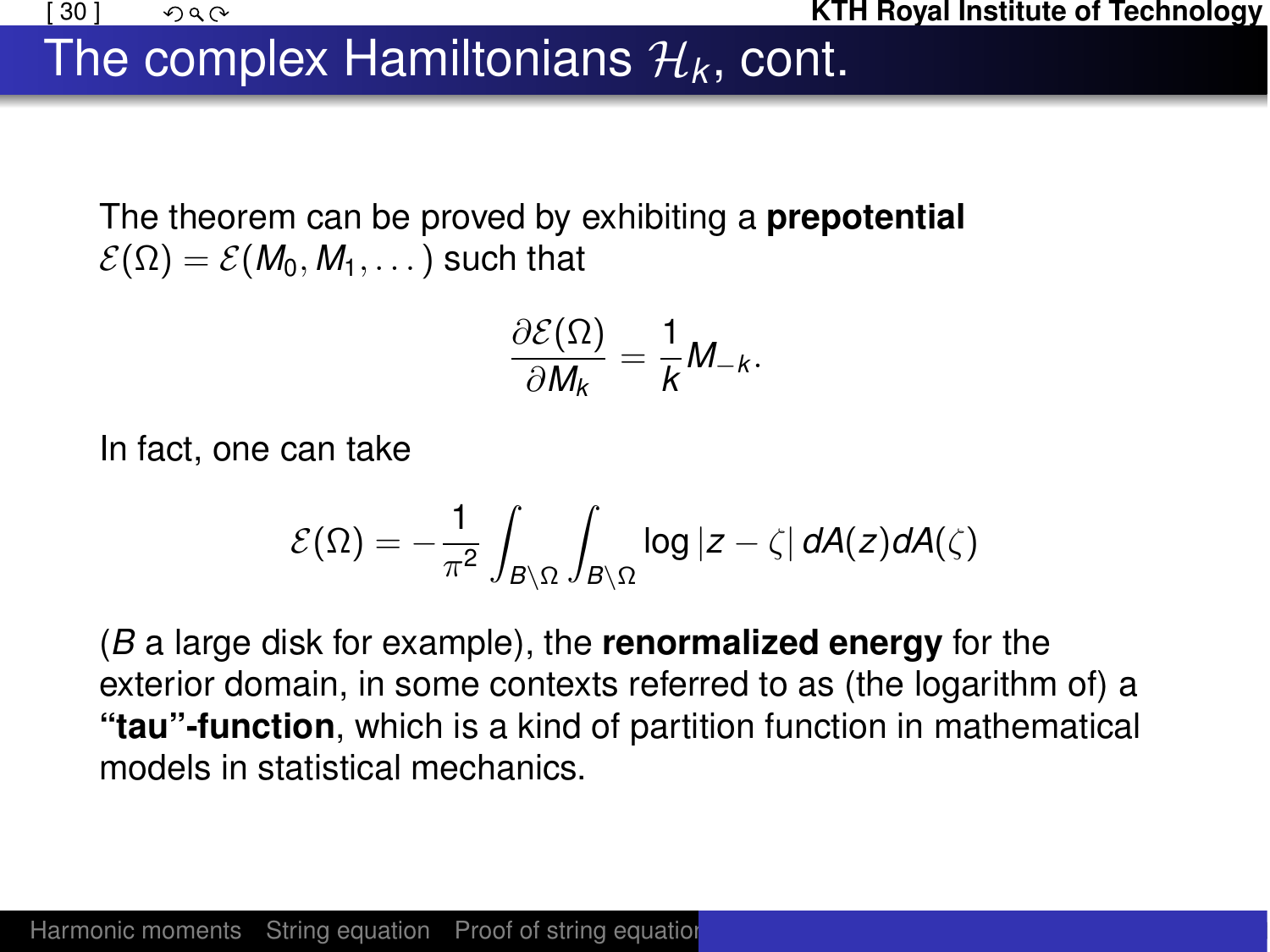#### **(31)**  $\bigcirc$  $\bigcirc$  $\bigcirc$  $\bigcirc$  $\bigcirc$  $\bigcirc$  $\bigcirc$  $\bigcirc$  $\bigcirc$  $\bigcirc$  $\bigcirc$  $\bigcirc$  $\bigcirc$  $\bigcirc$  $\bigcirc$  $\bigcirc$  $\bigcirc$  $\bigcirc$  $\bigcirc$  $\bigcirc$  $\bigcirc$  $\bigcirc$  $\bigcirc$  $\bigcirc$  $\bigcirc$  $\bigcirc$  $\bigcirc$  $\bigcirc$  $\bigcirc$  $\bigcirc$  $\bigcirc$  $\bigcirc$  $\bigcirc$  $\bigcirc$  $\bigcirc$  $\bigcirc$

# Traditional Hamiltonian point of view

Introducing time *t* as  $M_0 = 2t$  and setting  $x + iy = f(e^{i\theta}, t)$  on the curve, the string equation reads, considering  $x$ ,  $y$  as functions of  $t$ *,*  $\theta$ .

$$
\frac{\partial(x,y)}{\partial(t,\theta)}=1, \quad \text{equivalently} \quad dt \wedge d\theta = dx \wedge dy.
$$

In **extended phase space** with coordinates  $(x, y, t)$  one may introduce  $H = \theta$  as the **Hamiltonian** function. The **action** 1-form is

$$
\omega = y \, dx - H \, dt,
$$

and the string equation says that  $d\omega = 0$  along a Laplacian growth trajectory. This means that  $i(\xi)d\omega = 0$  for the vector field  $\xi=\dot{x}\frac{\partial}{\partial x}+\dot{y}\frac{\partial}{\partial y}+\dot{t}\frac{\partial}{\partial t},$  and spelling this out gives the traditional Hamilton equations, expressing stationarity of action, as

<span id="page-34-0"></span>
$$
\dot{x} = \frac{\partial H}{\partial y}, \quad \dot{y} = -\frac{\partial H}{\partial x}, \quad \dot{t} = 1.
$$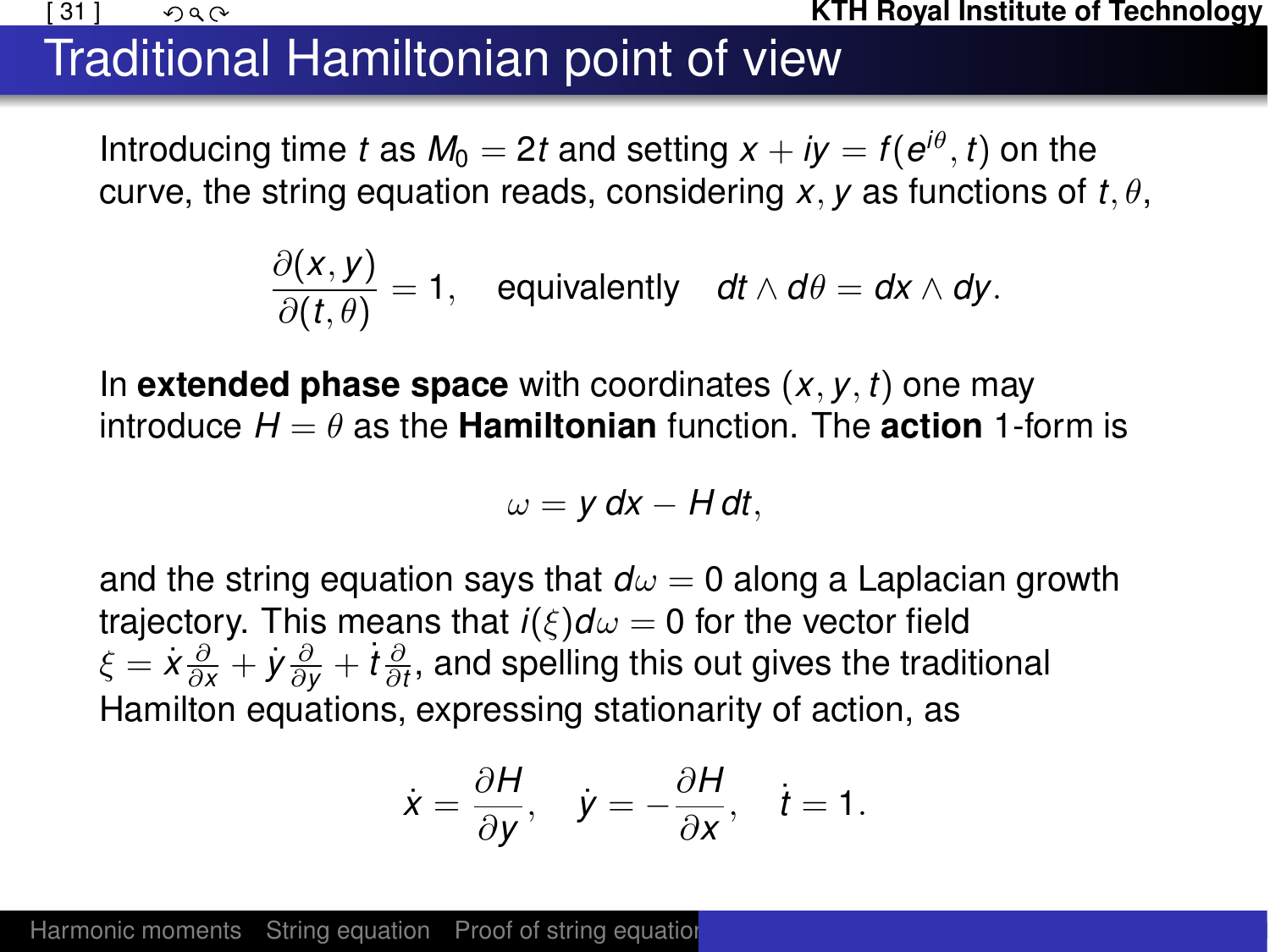# Hamiltonian point of view, cont.

Recall now that  $H = \theta$  is the polar angle on  $\partial \mathbb{D}$ . It extends to a (multi-valued) harmonic function in  $\mathbb{D}$ , and the conjugate harmonic function is  $G = -\log r$ , the **Green's function** of  $D$ . In terms of G the equations become

$$
\dot{x} = -\frac{\partial G}{\partial x}, \quad \dot{y} = -\frac{\partial G}{\partial y}, \quad \dot{t} = 1.
$$

Since the Green's function is conformally invariant one can also interpret the above as equations on  $\partial\Omega$ .

The last equation just says that  $t =$  time, and first two describe an evolution of  $\partial\Omega$  with speed  $-\nabla G$ , as expected.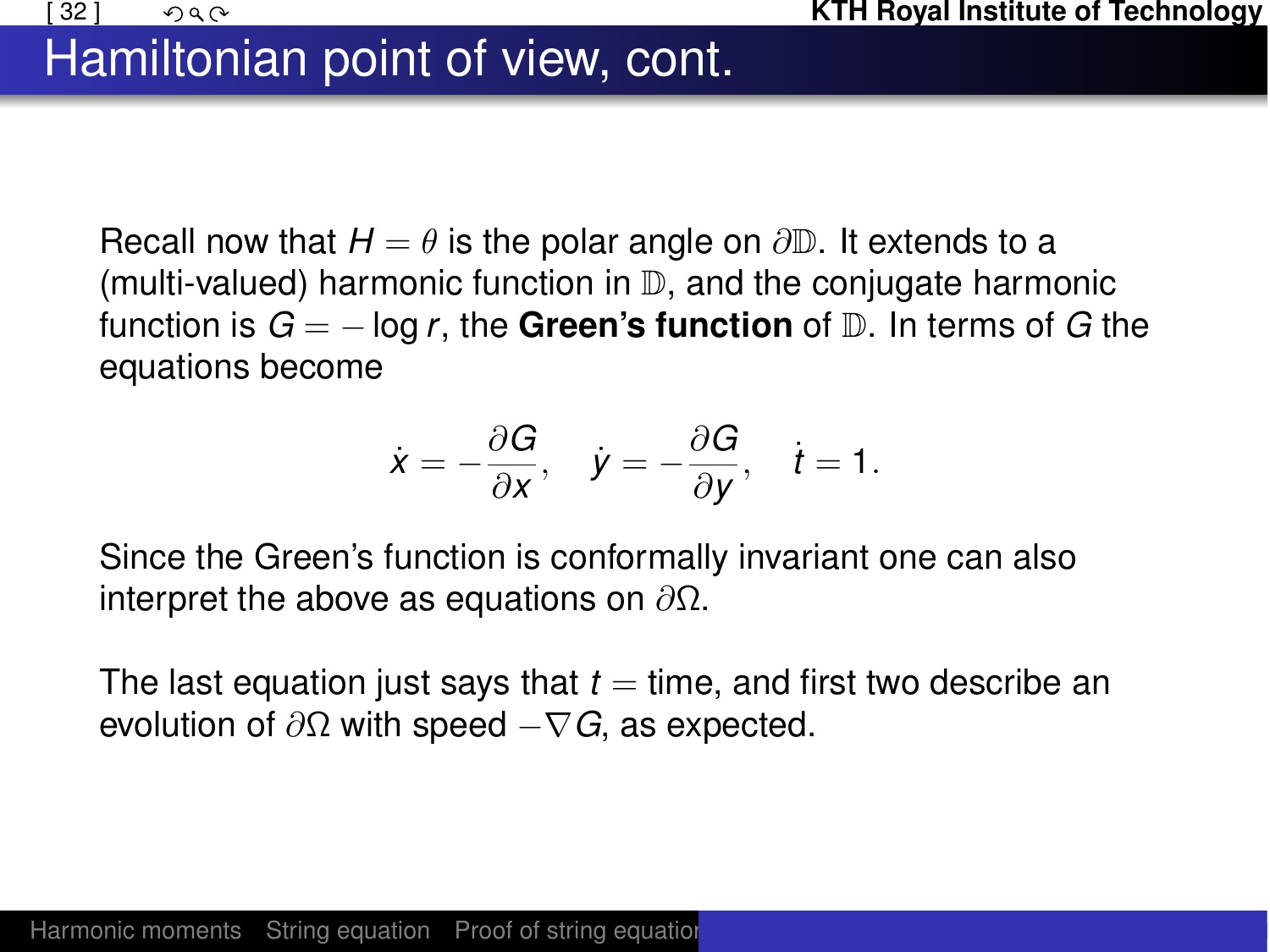## The Hele-Shaw directional derivative

Instead of considering the partial derivative  $\partial/\partial M_0$ , one may consider the corresponding **directional derivative**,  $\nabla(0)$ . More generally, let  $\nabla(a)$  denote the directional derivative corresponding to Laplacian growth with a source at  $a \in \mathbb{C}$ . This can be regarded as a tangent vector in the infinite-dimensional space *M* of bounded domains  $\Omega \subset \mathbb{R}^n$  with analytic boundary, and it acts on smooth functionals

<span id="page-36-0"></span>
$$
\mathcal{F}:\mathcal{M}\to\mathbb{R}
$$

as follows. Given  $\Omega \in \mathcal{M}$ , let  $\{\Omega(t): 0 \le t < \varepsilon\}$  be the Hele-Shaw evolution with a source at *a* and initial domain  $\Omega(0) = \Omega$ . Then

$$
(\nabla(a)\mathcal{F})(\Omega):=\frac{d}{dt}\bigg|_{t=0}\mathcal{F}(\Omega(t)).
$$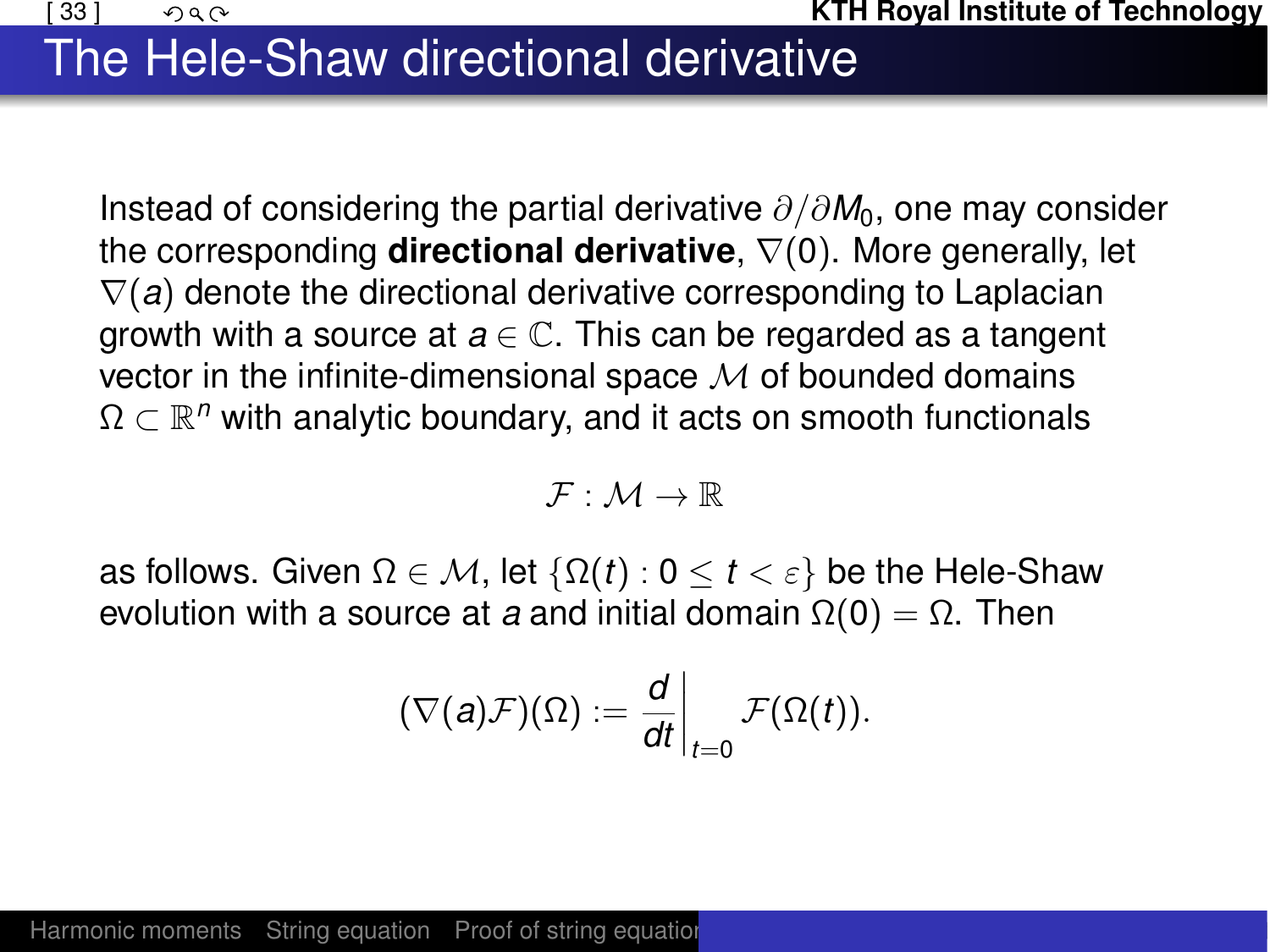#### **EXECUTE:**  $\mathsf{A}$  and  $\mathsf{A}$  is a set of  $\mathsf{A}$  is a set of  $\mathsf{A}$  is a set of  $\mathsf{A}$  is a set of  $\mathsf{A}$  is a set of  $\mathsf{A}$  is a set of  $\mathsf{A}$  is a set of  $\mathsf{A}$  is a set of  $\mathsf{A}$  is a set of  $\mathsf{A}$

## The Hele-Shaw directional derivative, example

#### Example

Let *h* be a fixed harmonic function defined in a neighbourhood of the closure of  $\Omega$  and define  $\mathcal F$  by

$$
\mathcal{F}(\Omega)=\int_{\Omega} h\,dA.
$$

Then

$$
(\nabla(a)\mathcal{F})(\Omega)=\frac{d}{dt}\bigg|_{t=0}\int_{\Omega(t)}h\,dA=-\int_{\partial\Omega}h(z)\frac{\partial G_{\Omega}(z,a)}{\partial n}ds=h(a).
$$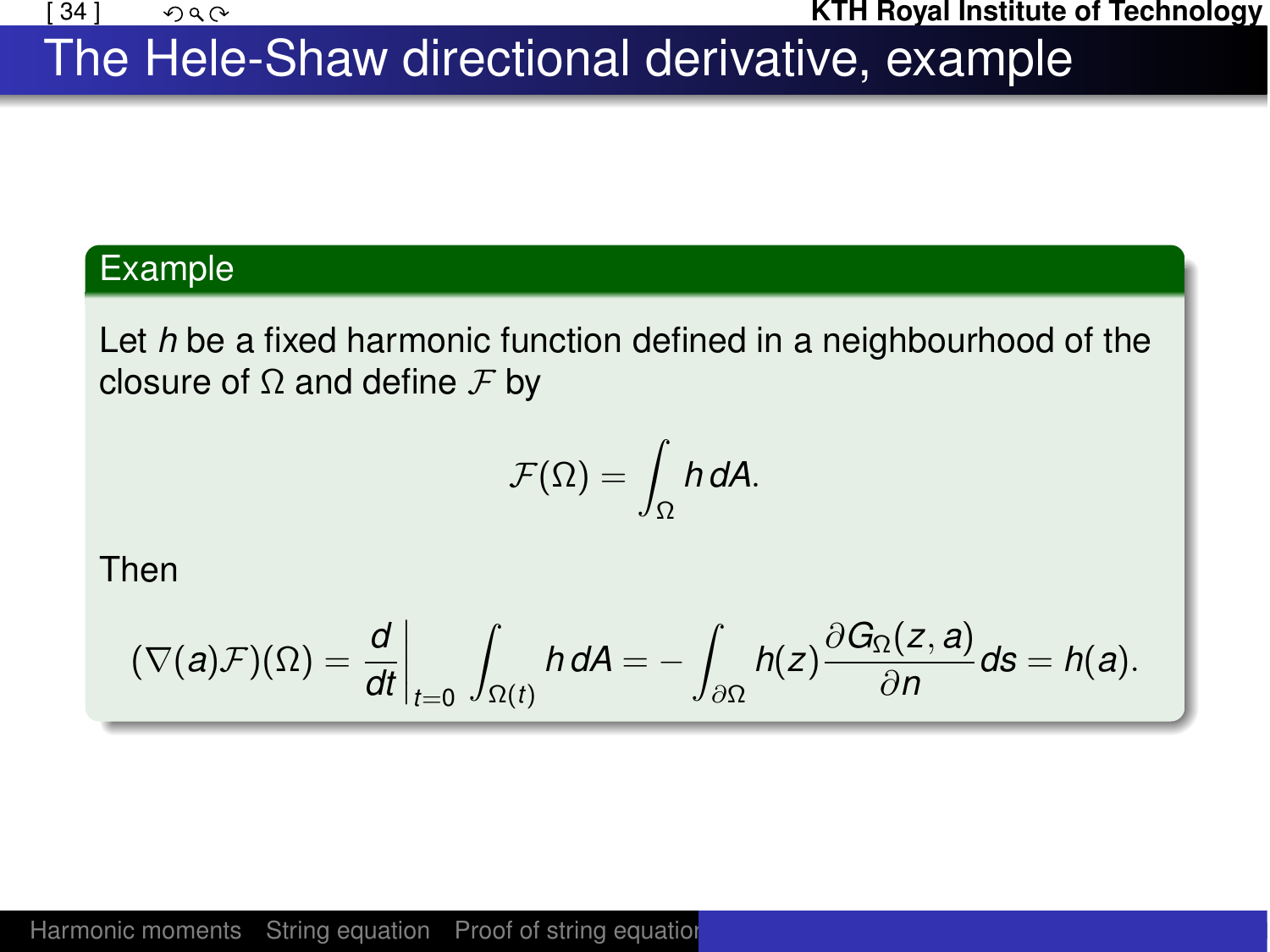#### Example

Choose two points  $b, c \in \Omega$  and take  $\mathcal{F}(\Omega)$  to be

$$
\mathcal{F}(\Omega)=G_{\Omega}(b,c).
$$

Using the *Hadamard variational formula*

$$
\delta G(b, c) = \int_{\partial \Omega} \delta n \frac{\partial G(\cdot, b)}{\partial n} \frac{\partial G(\cdot, c)}{\partial n} ds
$$

with  $\delta n = -\frac{\partial G(\cdot,a)}{\partial n} \delta t$ , i.e., in the case of Hele-Shaw injection at *a*, one gets a beautiful formula, completely symmetric in *a*, *b* and *c*:

<span id="page-38-0"></span>
$$
\nabla(a)G(b,c)=-\int_{\partial\Omega}\frac{\partial G(\cdot,a)}{\partial n}\frac{\partial G(\cdot,b)}{\partial n}\frac{\partial G(\cdot,c)}{\partial n}ds.
$$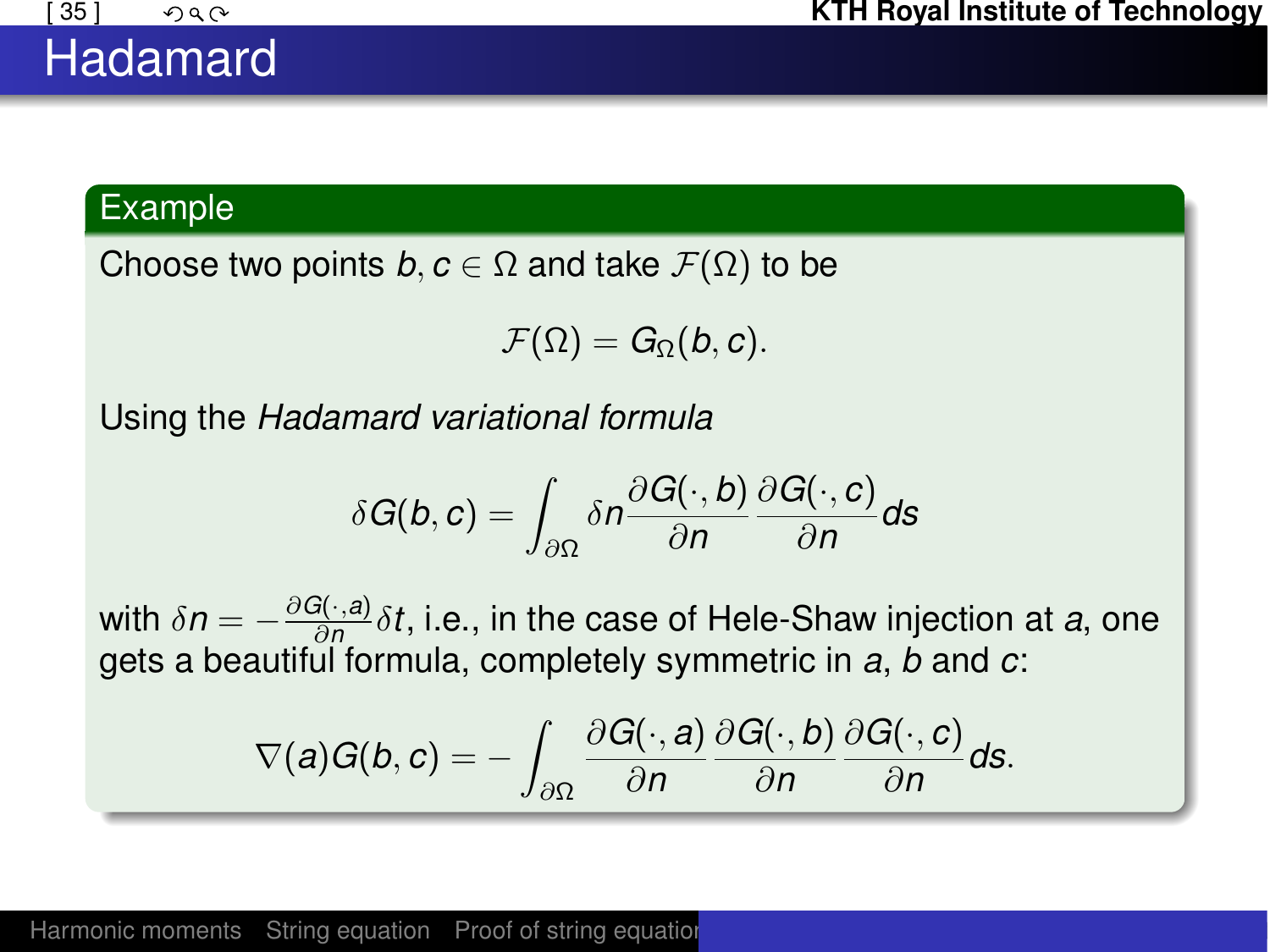

#### **(36 ] <b>KTH Royal Institute of Technology KTH Royal Institute of Technology**

# Integrability of the Dirichlet problem

The above symmetry can be related to an integrability statement: Hele-Shaw injection at a point *a* followed by injection at a point *b* gives the same result as if the injections had been performed in the opposite order. In infinitesimal form this statement becomes

 $\nabla(a)\nabla(b) = \nabla(b)\nabla(a)$ .

Therefore, the symmetry in [\(16\)](#page-38-0) would be explained by exhibiting a functional *E* such that

$$
G_{\Omega}(b,c) = \nabla(b)\nabla(c)\mathcal{E}(\Omega) + \text{constant}.
$$

Such a functional indeed exists and can be realized as a renormalized energy of the complementary domain. In the case  $n = 2$  this is (up to an additive constant, and with  $\Omega \subset B$ , *B* fixed)

<span id="page-39-1"></span><span id="page-39-0"></span>
$$
\mathcal{E}(\Omega) = \frac{1}{4\pi} \int_{B \setminus \Omega} \int_{B \setminus \Omega} \log |z - \zeta| \, dA(z) dA(\zeta).
$$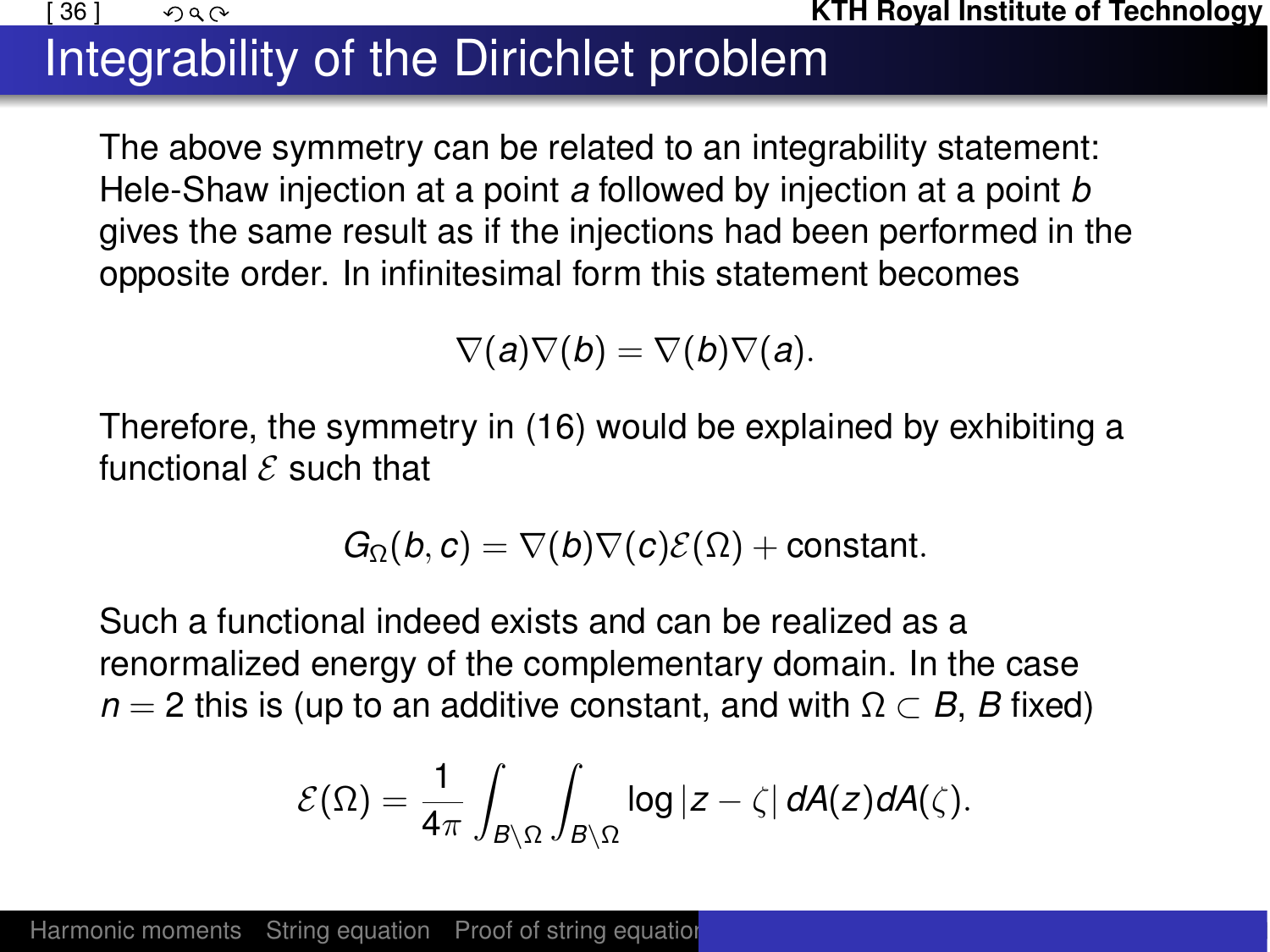# Prepotential (energy functional)

#### Theorem

*The result of single and repeated actions of*  $\nabla$  *on*  $\mathcal{E}(\Omega)$  *is given by* 

<span id="page-40-0"></span>
$$
\nabla(a)\mathcal{E}(\Omega) = -\frac{1}{2\pi} \int_{B \setminus \Omega} \log |z - a| \, dA(z) = U^{B \setminus \Omega}(a).
$$
\n
$$
\nabla(a)\nabla(b)\mathcal{E}(\Omega) = H(a, b) = G(a, b) + \frac{1}{2\pi} \log |a - b|.
$$
\n
$$
\nabla(a)\nabla(b)\nabla(c)\mathcal{E}(\Omega) = \nabla(a)G(b, c).
$$

<span id="page-40-2"></span><span id="page-40-1"></span>Here  $G(z,\zeta)=\frac{1}{2\pi}\log|z-\zeta|+H(z,\zeta)$ , i.e.,  $H(z,\zeta)$  is the regular part of the Green function. Note that the term  $\frac{1}{2\pi}$  log  $|a-b|$  above is just a "constant" with respect to variations of  $\Omega$ .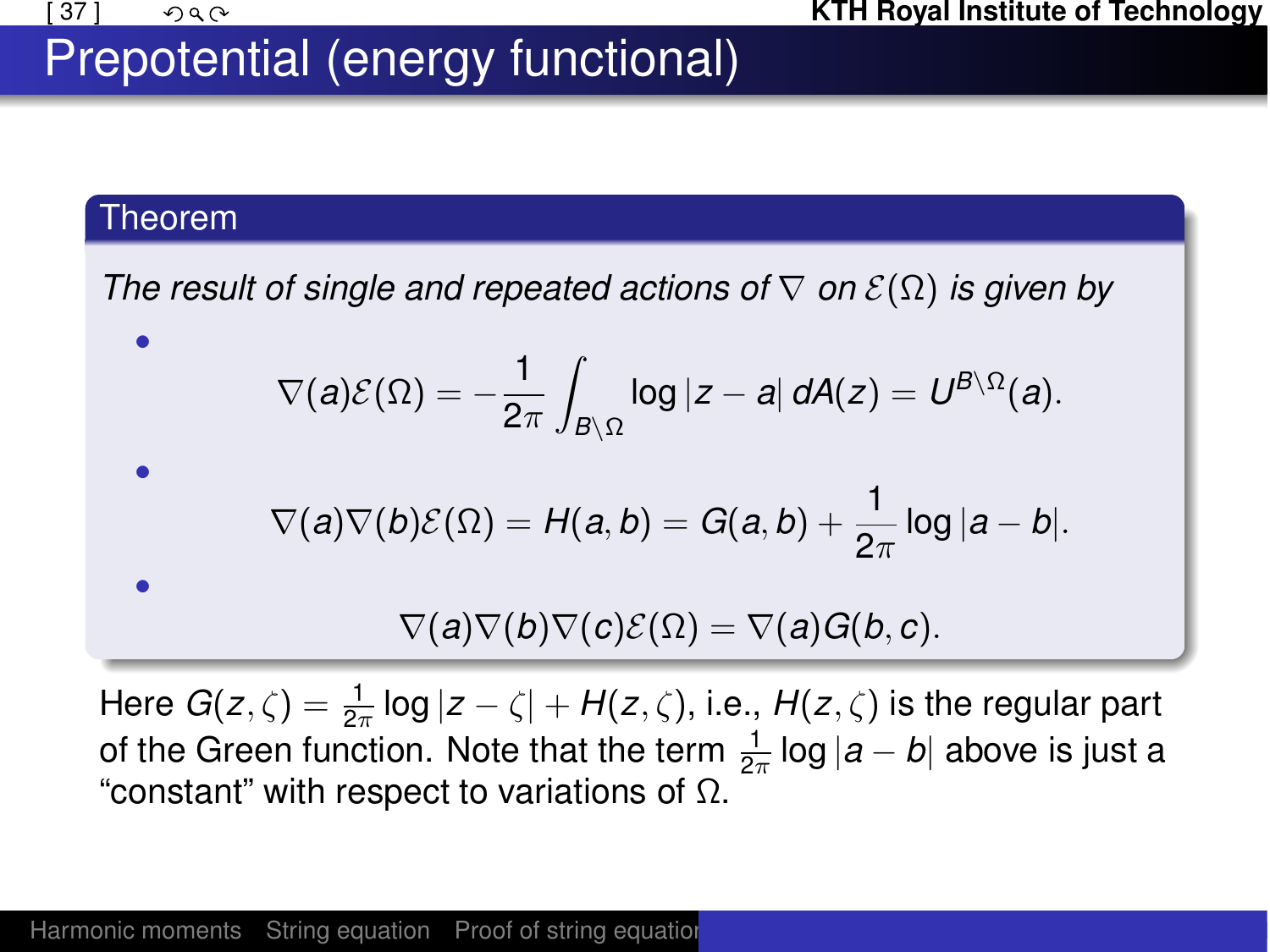# Proof

In the definition [\(36\)](#page-39-1) of  $\mathcal{E}(\Omega)$  the domain  $\Omega$  occurs symmetrically at two places. Thus, the result of  $\nabla(a)$  acting on  $\Omega$  in  $\mathcal{E}(\Omega)$  will be twice the result of its action on only one of the occurencies. This gives

$$
\nabla(a)\mathcal{E}(\Omega) = \frac{1}{2\pi} \frac{d}{dt}\Big|_{t=0} \int_{\mathbb{D}_R \setminus \Omega} \int_{\mathbb{D}_R \setminus \Omega(t)} \log |z - \zeta| dA(\zeta) dA(z)
$$
  
= 
$$
\frac{1}{2\pi} \int_{\mathbb{D}_R \setminus \Omega} \int_{\partial \Omega} \log |z - \zeta| \frac{\partial G(\zeta, a)}{\partial n} ds_{\zeta} dA(z)
$$
  
= 
$$
-\frac{1}{2\pi} \int_{\mathbb{D}_R \setminus \Omega} \log |z - a| dA(z) = U^{\mathbb{D}_R \setminus \Omega}(a).
$$

Here we used that  $log |z - \zeta|$  is harmonic in  $\Omega$  in the variable  $\zeta$  when  $z \in \mathbb{D}_B \setminus \Omega$ . This proves [\(17\)](#page-40-0).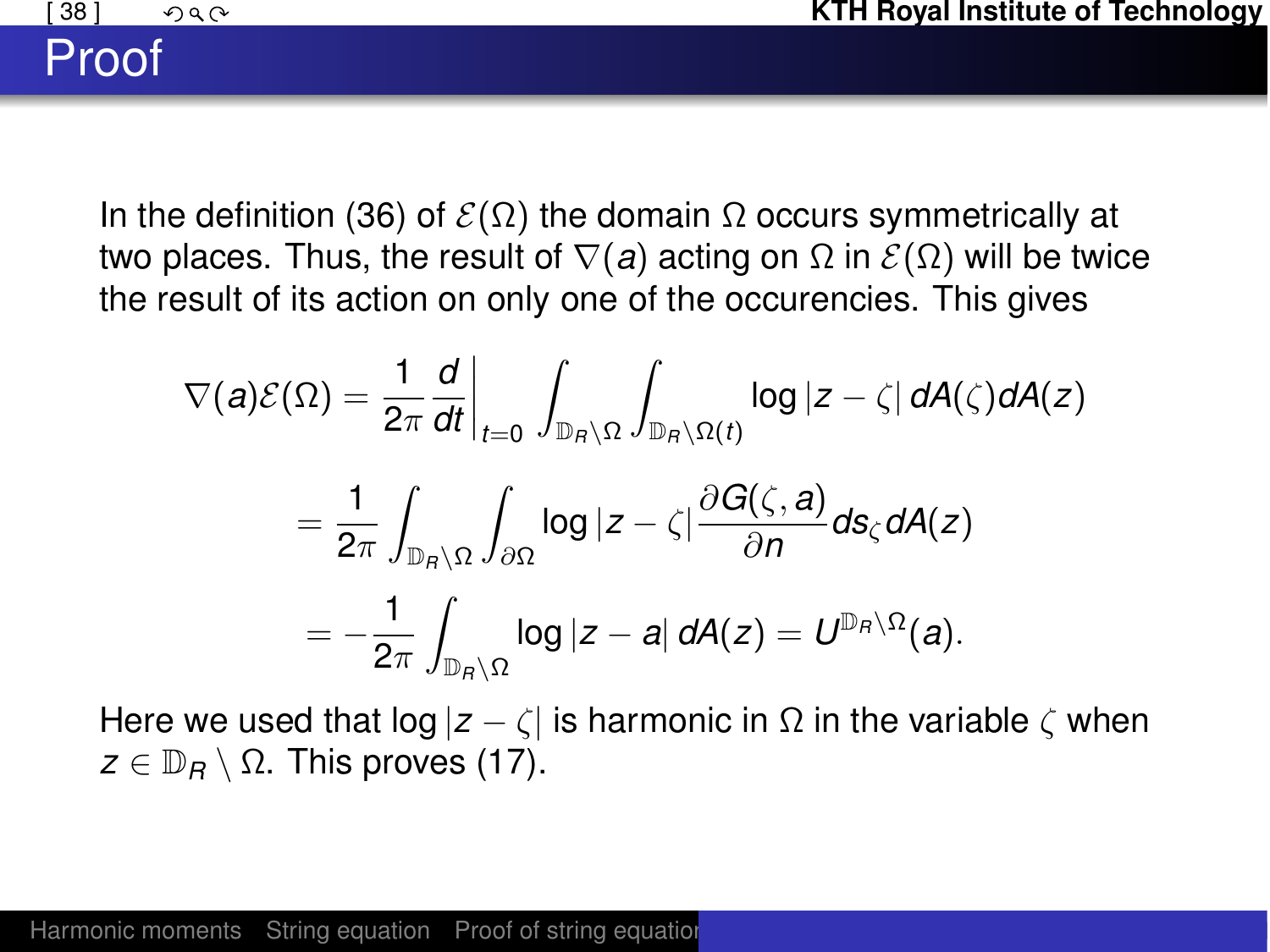Proof, cont

Applying next  $\nabla$ (*b*) to the above and using that  $G(z, a) = 0$  on  $\partial\Omega$  we obtain

$$
\nabla(b)\nabla(a)\mathcal{E}(\Omega) = -\frac{1}{2\pi} \int_{\partial\Omega} \log|z-a| \frac{\partial G(z,b)}{\partial n} ds_z
$$

$$
= \int_{\partial\Omega} (G(z,a) - H(z,a)) \frac{\partial G(z,b)}{\partial n} ds_z
$$

$$
= H(b,a) = G(b,a) + \frac{1}{2\pi} \log|b-a|.
$$

This gives [\(17\)](#page-40-1) (with reversed roles of *a* and *b*), and [\(17\)](#page-40-2) finally is immediate by another application of  $\nabla$ .